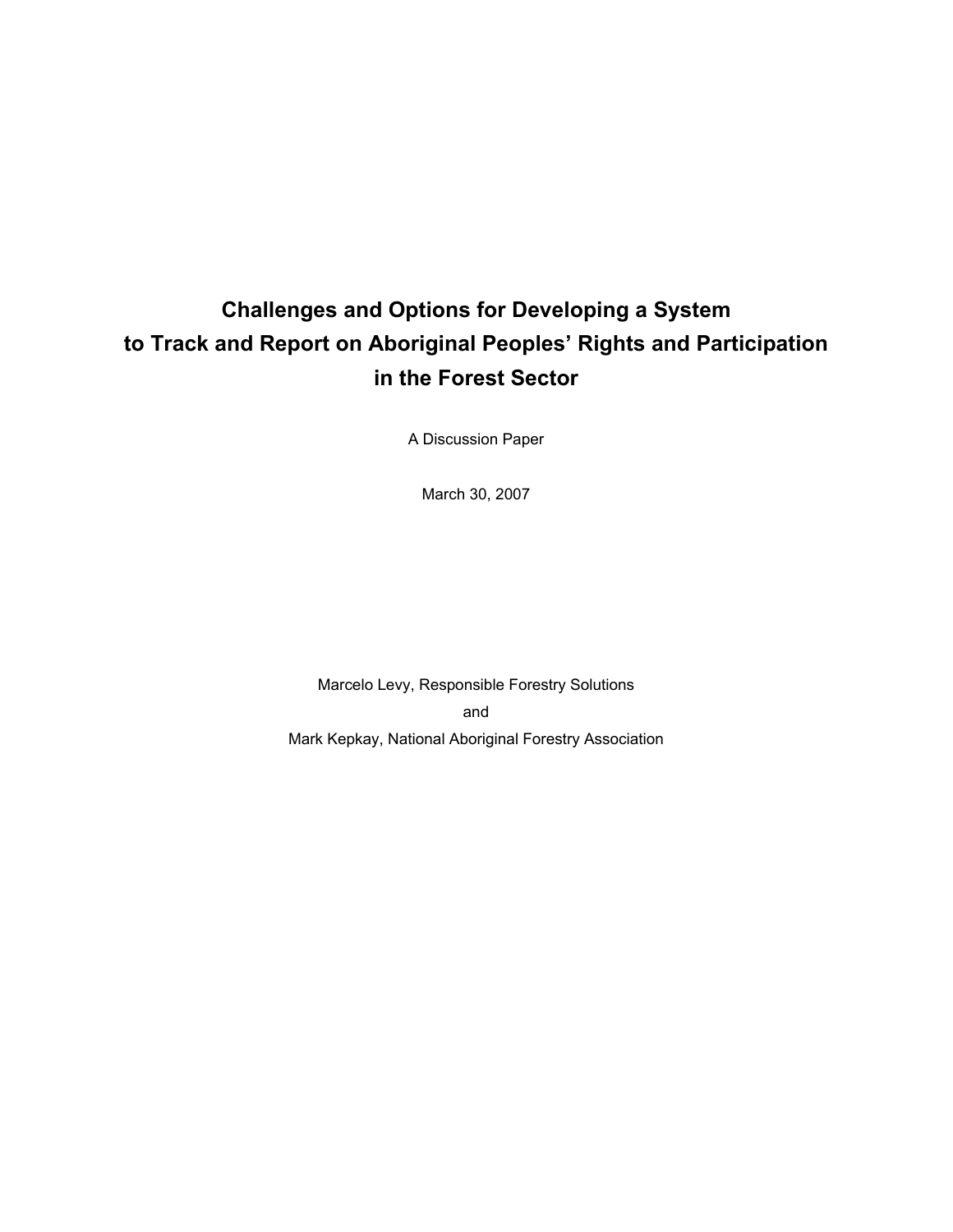### TABLE OF CONTENTS

| Options for developing long-term capacity to track and report on the rights and participation of Aboriginal |  |
|-------------------------------------------------------------------------------------------------------------|--|
|                                                                                                             |  |
|                                                                                                             |  |
|                                                                                                             |  |
|                                                                                                             |  |
|                                                                                                             |  |
|                                                                                                             |  |
|                                                                                                             |  |
|                                                                                                             |  |
|                                                                                                             |  |
|                                                                                                             |  |
|                                                                                                             |  |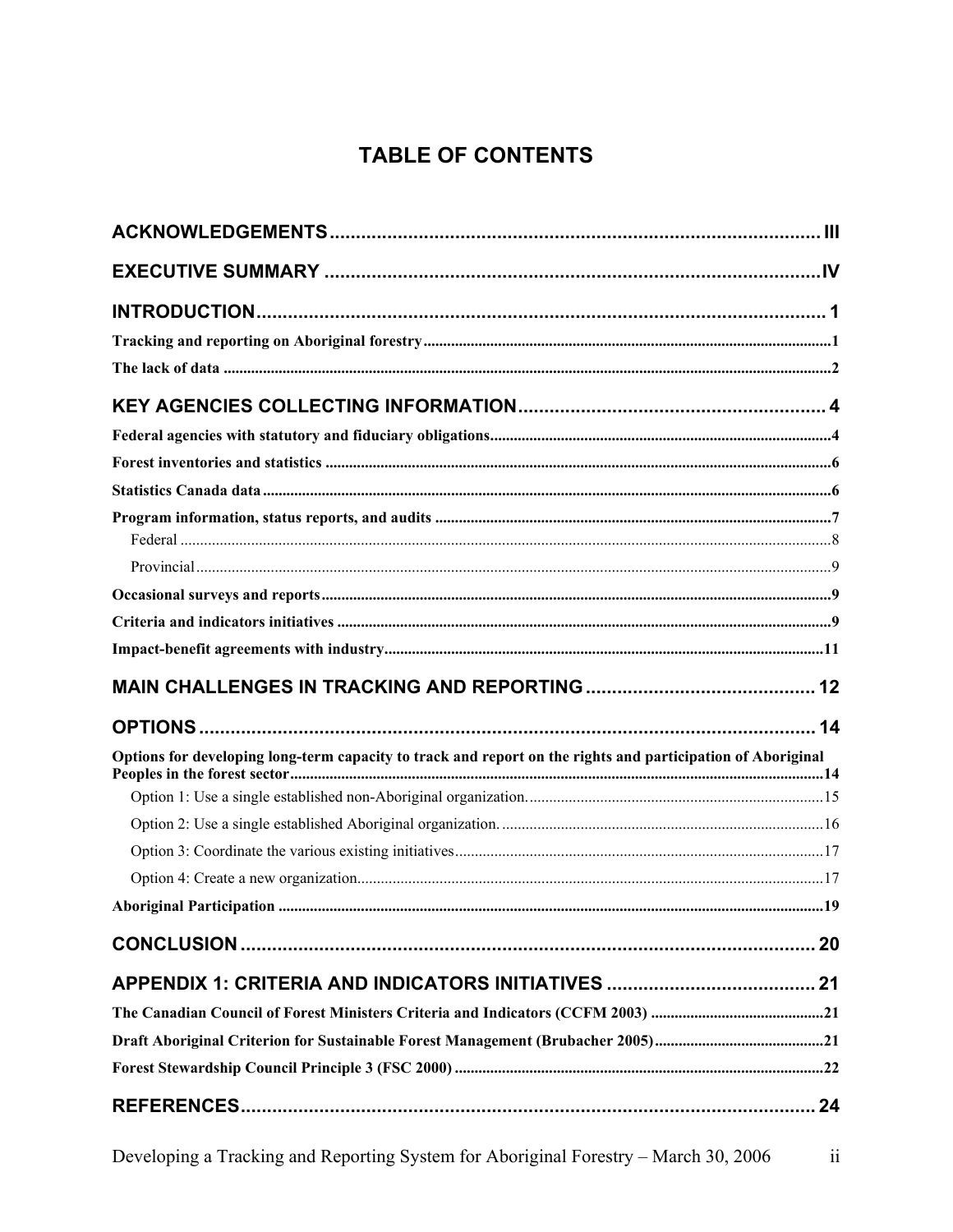## **ACKNOWLEDGEMENTS**

This discussion paper arose out of work by a multi-party, consensus-based team formed with the purpose of promoting the implementation Theme 3 of Canada's 2003-2008 National Forest Strategy. Much of the content owes a debt to the efforts and discussions of that team to develop credible and meaningful reports on progress in implementing Theme 3, "Rights and Participation of Aboriginal Peoples". However, this paper does not represent the views of all parties in the team.

We thank Peggy Smith, Doug Brubacher, and Lorraine Rekmans for their advice and review.

Funding to develop the paper was received from the Department of Indian and Northern Development and Natural Resources Canada through the First Nations Forestry Program.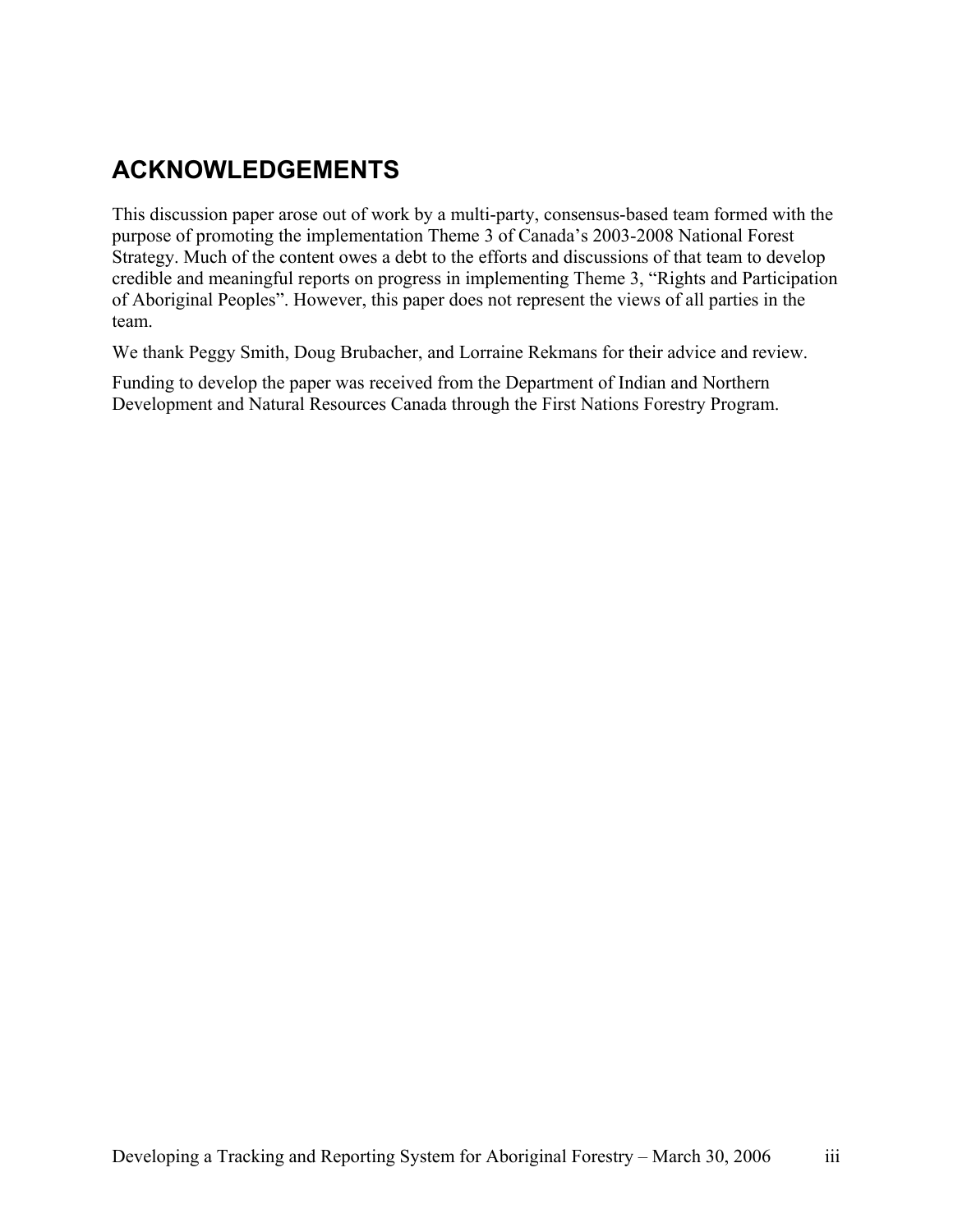# **EXECUTIVE SUMMARY**

A fundamental element of any set of criteria and indicators aimed at monitoring the sustainability of Canada's forest practices must include indicators designed to measure policies and practices that serve to respect Aboriginal and treaty rights. Several initiatives, such as the Canadian Council of Forest Ministers Criteria and Indicators and the 2003-2008 National Forest Strategy, have attempted to meet this requirement. However, the measurement frameworks are often inadequate, and data is very sparse and fragmented. Insufficient resources have been dedicated to collecting, sharing, analyzing, interpreting, and reporting data about Aboriginal forestry. In addition, few provisions are made to ensure that an Aboriginal perspective is represented at all stages of this process. What is needed is to develop a robust, long-term system for tracking and reporting on the rights and participation of Aboriginal Peoples in the forest sector.

This paper briefly reviews the key agencies collecting information relevant to the rights and participation of Aboriginal Peoples in the forest sector. This review is followed by a discussion of the challenges faced by parties wishing to compile a credible and accurate picture of national status and trends relative to key priorities. Finally, a number of options are considered for addressing the challenges, and preliminary recommendations are advanced for building a longterm capacity for tracking and reporting on the issues.

Key agencies collecting relevant data include:

- federal agencies with statutory and fiduciary obligations to Aboriginal Peoples primarily the Department of Indian and Northern Affairs (DIAND, also known as INAC);
- national forest inventories and databases coordinated by the Canadian Forest Service containing little Aboriginal-specific data;
- Statistics Canada collecting socio-economic data specific to a number of different Aboriginal groups, but with little publicly available forestry-specific data;
- the First Nations Statistical Institute recently established by statute;
- a range of federal and provincial programs collecting and reporting program data, as well as undergoing occasional evaluations;
- other occasional surveys and reports for example the National Aboriginal Forestry Association's First Nations tenure surveys;
- forest certification programs assessing forest companies' practices with regard to Aboriginal Peoples' rights and participation; and
- impact-benefit agreements between specific communities and forest companies usually subject to issues of privacy and proprietary information.

The main challenges for effective tracking and reporting on the rights and participation of Aboriginal Peoples in the forest sector can be summarized as follows:

• Jurisdictional issues: Primary authority for legislating relative to Aboriginal Peoples rests with the federal government. However, provinces and more recently the territories hold jurisdiction over most Crown forests. Aboriginal Peoples operate in both worlds, but each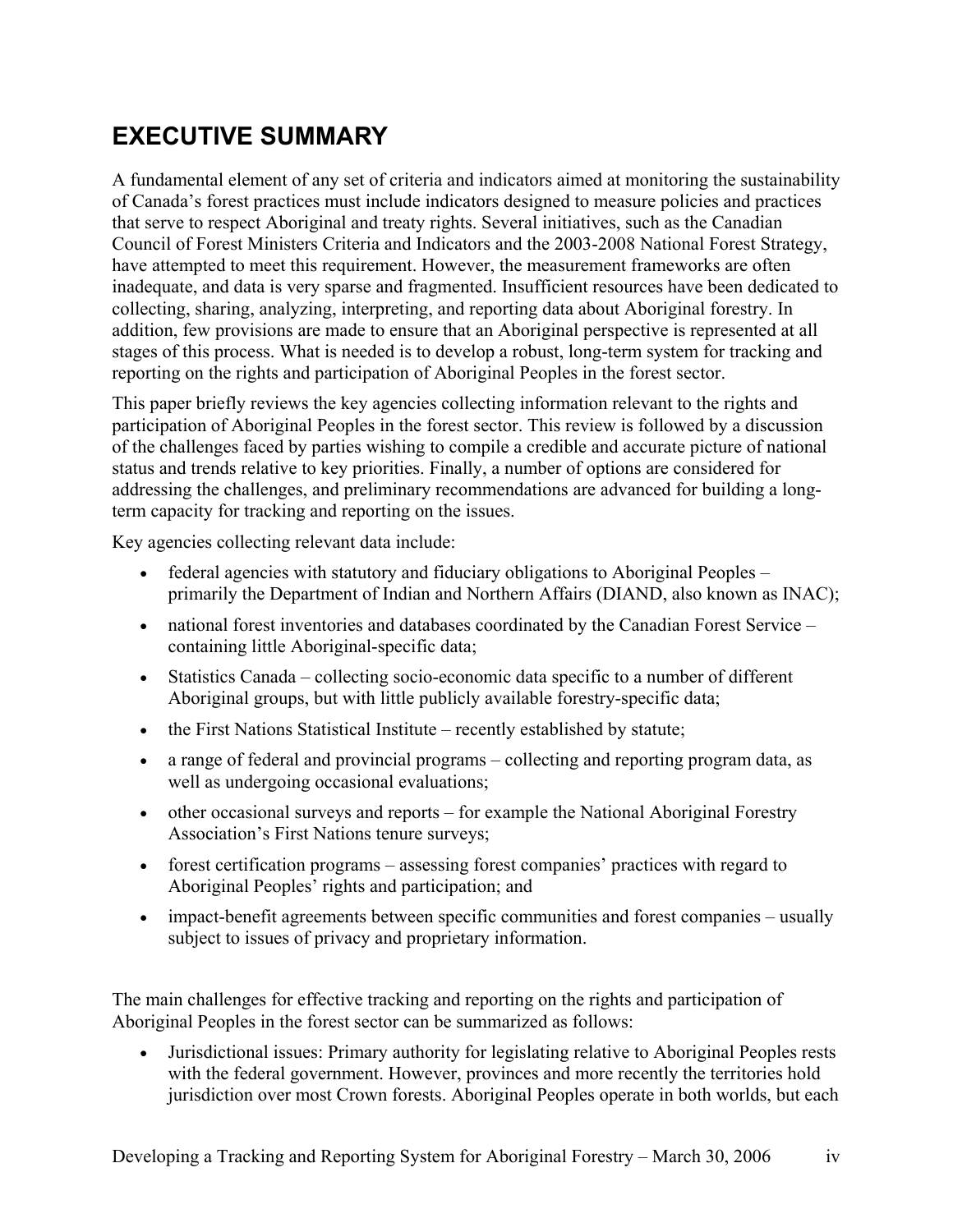jurisdiction collects the information they perceive as relevant to their programs, with little collaboration or coordination.

- Privacy issues and protection from discrimination: These concerns for respecting privacy and discrimination laws prevent the collection of much data on Aboriginal Peoples. This affects not only data about individuals but also data about funding amounts, contractual arrangements, higher educational attainment, and more.
- Dispersion of programs: Programs affecting Aboriginal Peoples that wish to increase their participation in forest sector activity are dispersed through various departments within the federal, provincial, and territorial governments, with very little coordination among them.
- Lack of resources to collect and analyze data.
- Lack of a shared understanding of Aboriginal and Treaty rights and associated roles and responsibilities of various parties: Differing interpretations of rights, roles, and fiduciary obligations influence the types of programs the federal and provincial governments develop and what criteria are used to assess their effectiveness. This points to the need for appropriate institutional arrangements that allow involvement and leadership of Aboriginal Peoples in the design and implementation of programs, the collection of data, and the ability to track trends and measure the programs' effectiveness in achieving stated objectives.

Three key requirements that need to be addressed in order to track and report progress on Aboriginal issues in forestry are to:

- ensure that indicators/measures provide useful information with respect to the ultimate impact of policies and programs, and not just their operational activities;
- ensure that there are the necessary inter-jurisdictional protocols to allow for the sharing and aggregation of existing data; and
- ensure that Aboriginal organizations are integral to the tracking and reporting effort, from the design of suitable indicators to the collection, monitoring and analysis of emerging trends.

Four options for advancing the above requirements are briefly assessed:

- 1. Use a single established non-Aboriginal organization.
- 2. Use a single established Aboriginal organization.
- 3. Coordinate the various existing initiatives.
- 4. Create a new organization.

All of these options have potential advantages and disadvantages. The key advantage of using existing organizations lies in the potential cost-effectiveness and in the fact that they already have some expertise in their respective fields. It would probably be easier and less expensive to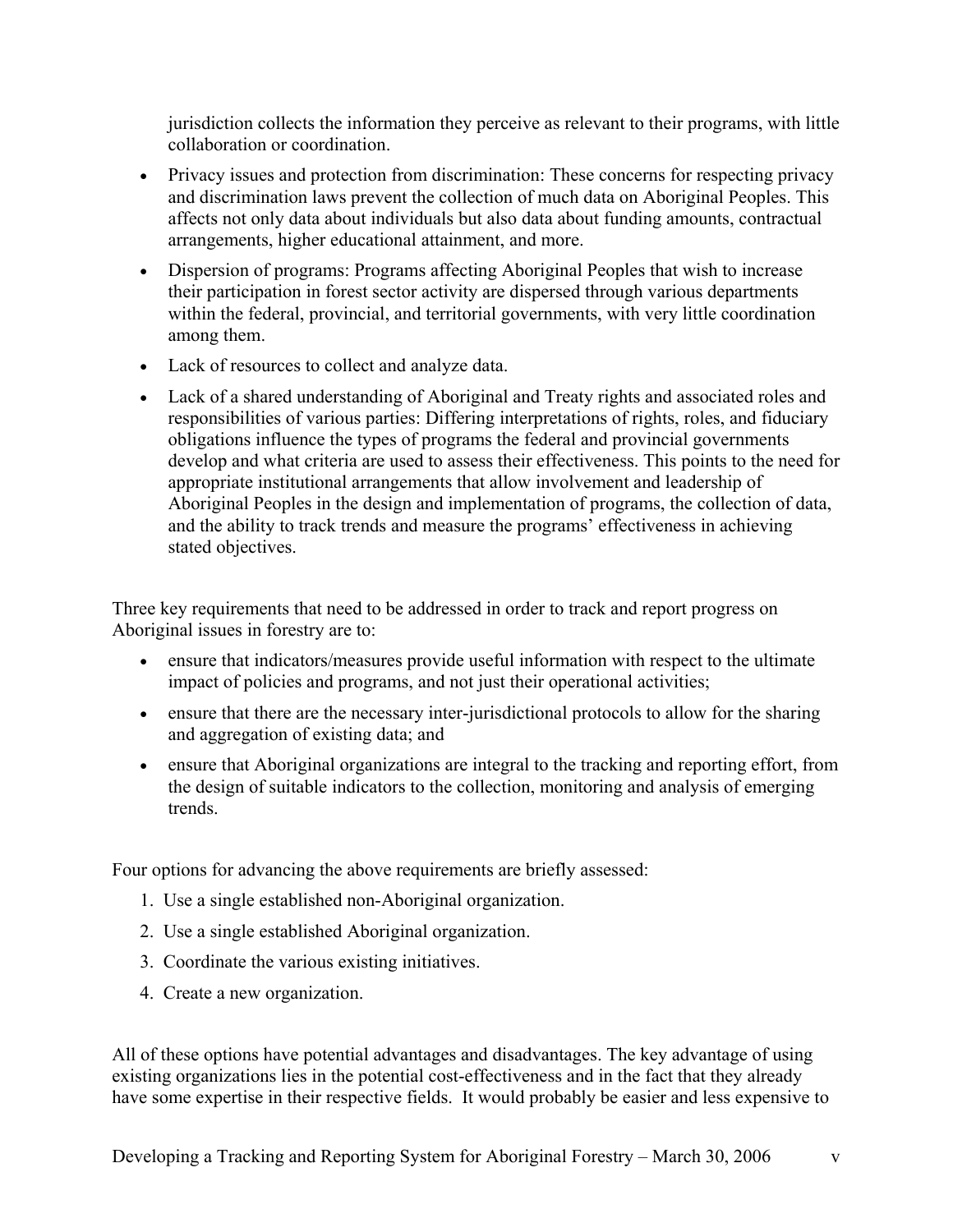expand that expertise than to establish an entirely new organization, with the requisite long-term funding and time to build its own capacity.

Some organizations already compile some information, but have little capacity, incomplete indicators, and potentially obstructive entrenched interests. In addition, many existing organizations are unable to effectively address the needs of the Métis and non-status Indians. On the other hand, Statistics Canada has as its core business data collection, tracking, and reporting, which makes it a potentially appealing choice. In addition, it is a relatively independent agency from the forest- and Aboriginal-related policy-making agencies. The National Forest Information System might also be an interesting choice if appropriate indicators are developed under that framework – but the capacity in that organization is much less.

Regardless of the option to be pursued, one requirement is to develop an Aboriginal Criterion and associated indicators that are credible and meaningful to Aboriginal communities themselves. In addition to initiating discussions with potential sponsors and partners in a future Aboriginal forestry tracking and reporting system, developing and testing a criterion and indicators is a short-term step that could be begun immediately.

Establishing a tracking and reporting system for the rights and participation of Aboriginal Peoples in the forest sector is a long-term commitment, and as such it will require time and much effort to develop. The importance of collecting data for tracking and reporting on progress needs to have a high priority, and this priority needs to be entrenched in institutional arrangements to address that priority. Aboriginal communities will perceive this effort as successful when policies and programs aiming at improving/increasing their participation in the forest sector have a positive impact. They will trust the information system when the reporting correlates well with the actual situation in the Aboriginal communities.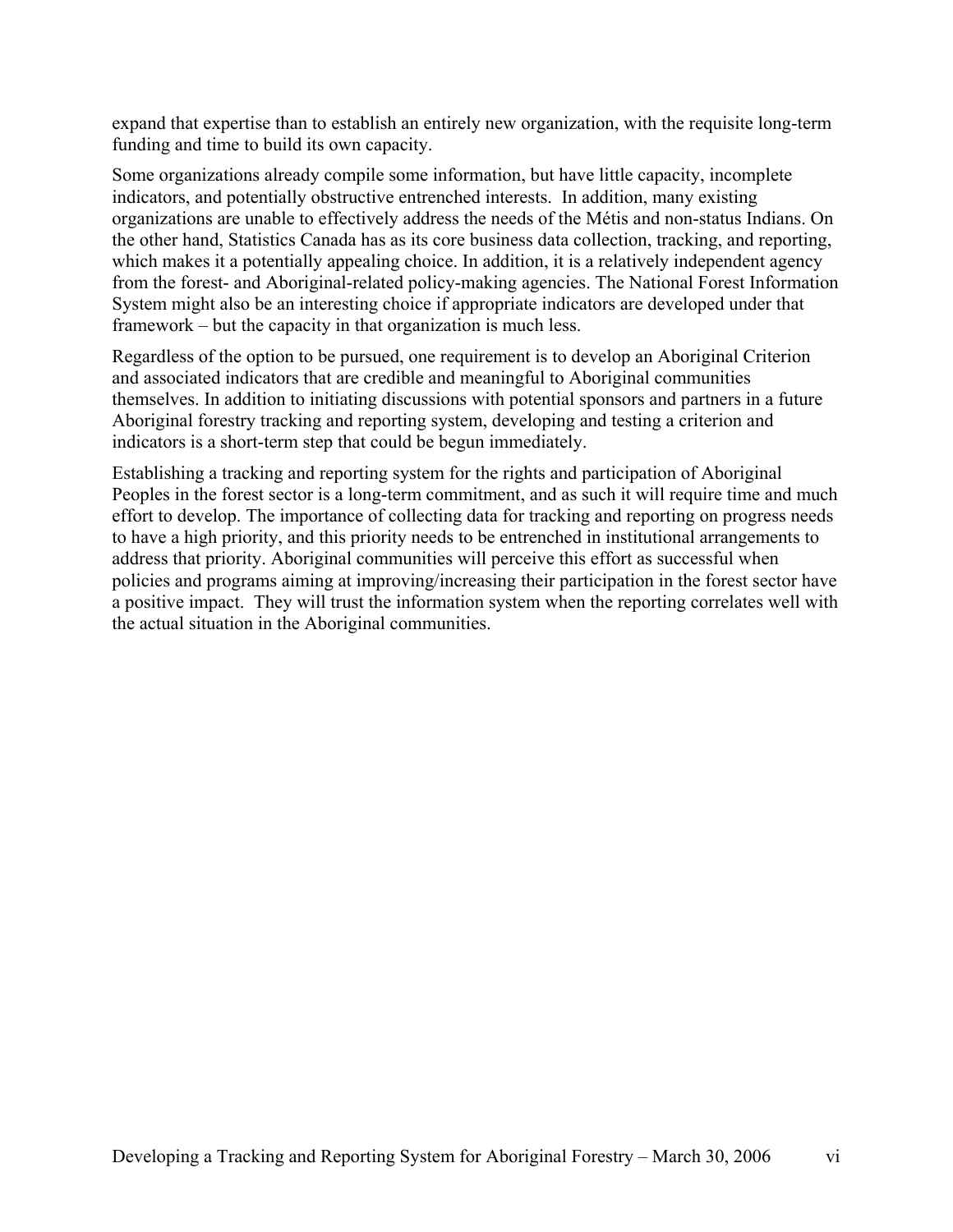## **INTRODUCTION**

### **Tracking and reporting on Aboriginal forestry**

The recognition of Aboriginal and treaty rights, enshrined in Section 35 of the *Constitution Act, 1982*, and increased participation of Aboriginal Peoples in the forest sector are critical elements of sustainable forest management. From an Aboriginal perspective, "the importance that respect for Aboriginal and treaty rights has in Canada's national fabric is reflected in the inclusion of protections for these rights within Canada's Constitution. Forest management systems that allow forest managers to disregard these foundational elements of Canada's national identity cannot be considered to be sustainable, either legally, historically, economically, or socially. A fundamental element to any set of criteria and indicators aimed at monitoring the sustainability of Canada's forest practices must, therefore, include indicators designed to measure policies and practices that serve to respect Aboriginal and treaty rights. On another level, the expression of Aboriginal and treaty rights by Aboriginal peoples is a critical element in the maintenance of Aboriginal societies and in the protection and on-going development of Aboriginal forest-based knowledge systems. Forest policy and management practices that support rights-based activities should be expected to contribute to healthy Aboriginal communities." (Brubacher 2005: 11)

The Canadian Council of Forest Ministers (CCFM) attempts to reflect the importance of Aboriginal involvement in the forest sector by including elements and indicators specific to Aboriginal Peoples in their Criteria and Indicators for Sustainable Forest Management. (CCFM 2006: 118). The 2003-2008 National Forest Strategy of Canada (NFS) also incorporates Aboriginal issues as a key element: NFS Theme 3, entitled "Rights and Participation of Aboriginal Peoples", has seven action items and associated indicators to measure progress (NFS Coalition 2003: 14). The purpose of these initiatives is to assess the sustainability of forest management in Canada. In international arenas, Canada's claims to be a leader in sustainable forest management would be bolstered by an effective set of criteria and indicators, and a functioning system for tracking and reporting on them.

However, the National Aboriginal Forestry Association (NAFA) and others have expressed strong concerns that, to date, these efforts have fallen far short as regards Aboriginal issues. For example, NAFA has long been an advocate for an Aboriginal Criterion within the CCFM Criteria and Indicator framework, rather than subsuming the relevant indicators under Criterion 6, "Accepting Society's Responsibility". However, there have been many challenges with having such a Criterion adopted due to a lack of clarity between the federal and provincial levels of government on roles and responsibilities with respect to Aboriginal participation in forest management and the division of responsibilities with respect to this issue. Costs associated with the adoption of additional indicators and commitment to data collection may be prohibitive in this regard.

In order to assess the degree to which Aboriginal-specific elements of sustainable forest management are met, basic information needs to be collected, tracked and reported on. This data and reporting should provide a comprehensive understanding of the extent of Aboriginal Peoples' involvement in the forest sector, the impact of forest operations on Aboriginal communities and their ways of life, the value of Aboriginal subsistence and/or commercial activities, and the extent of the protection of values uniquely important to Aboriginal Peoples (Smith 2000: 98).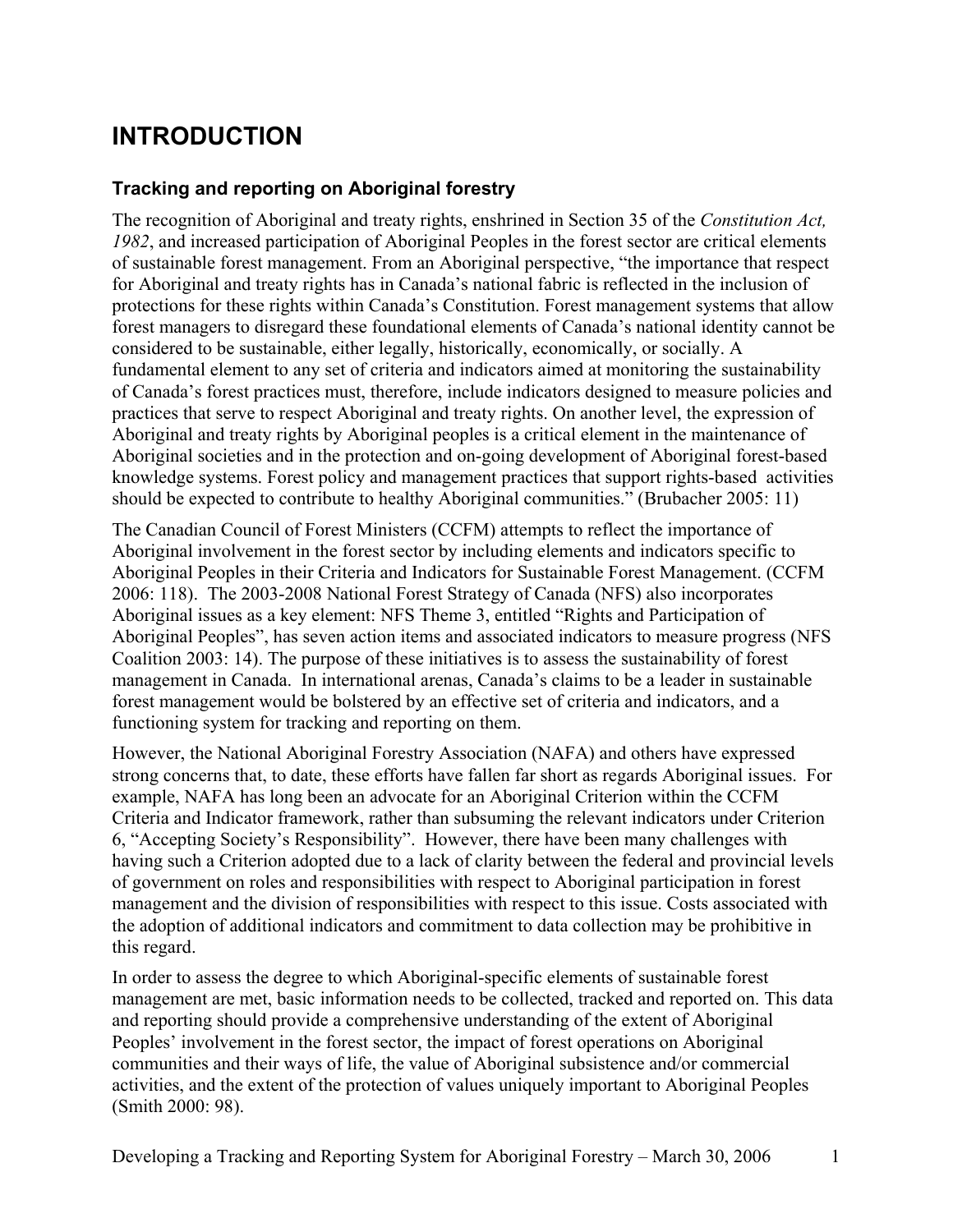The question of tracking and reporting on Aboriginal forestry is connected with the recent public policy trend towards "results-based management". Results-based management requires tracking and assessing the effectiveness of a program in meeting its intended purpose (Graham 2006: 9). Both federal and provincial governments are actively developing and implementing systems to address this need, such as the recent revisions of the Audit and Evaluation policies for federal departments and agencies. Governmental programs that address the rights and participation of Aboriginal Peoples in the forest sector are therefore obliged to track and report on their effectiveness.

### **The lack of data**

Where do collaborative initiatives like the CCFM and the NFS obtain the data they need to track and report on their performance relative to Aboriginal forestry? There are two key sources of national-level statistics on Aboriginal Peoples in Canada: Statistics Canada's Census and the Department of Indian Affairs and Northern Development (DIAND; also known as Indian and Northern Affairs Canada). However, it is broadly recognized that these efforts leave major gaps in information on issues in Aboriginal forestry. Statistics Canada points out that the lack of participation of Aboriginal communities in the censuses and the lack of coordination between DIAND's administrative data and the census data put a question mark on the accuracy of the information (Statistics Canada 2003). In the forest sector specifically, as recently as 2006 the CCFM stated that, "while progress is being made, efforts are needed to provide more complete and more recent information on Aboriginal land ownership and traditional ecological knowledge to better inform decision making" (CCFM 2006: 8).<sup>1</sup>

NAFA advocates for and helps to implement tracking and reporting on the rights and participation of Aboriginal Peoples in the forest sector. Its past experience in this area attests further to the difficulties involved. In 2003, NAFA published a survey of Aboriginal-held forest tenures in Canada (NAFA 2003),<sup>2</sup> and although the data was relatively easy to retrieve and quantify (by comparison with non-quantitative and more innovative indicators), nonetheless the effort required a dedicated study to develop a framework for categorizing diverse tenure types and harmonizing results for comparison across jurisdictions.

More recently as designated Champion for Theme 3 of the NFS, NAFA and partners have made efforts to report progress in implementing the various action items and indicators of that Theme. The work presented a number of significant challenges:

- Programs relevant to Aboriginal forestry are dispersed across different levels of government, often targeting different categories of Aboriginal Peoples (Métis, First Nations, non-status Indians, and Inuit).
- There is little coordination among these programs to aggregate information in order to get a more comprehensive assessment of status and trends.
- There is seldom any "baseline" data that can provide a point for comparison of trends over time. In many cases, this problem arises from the fact that indicators and statistical

 $\overline{a}$ 

<sup>&</sup>lt;sup>1</sup> Traditional ecological knowledge and Aboriginal land ownership are two of the three CCFM indicators that address Aboriginal-specific issues

 $2^2$  An update of this survey will be published in 2007.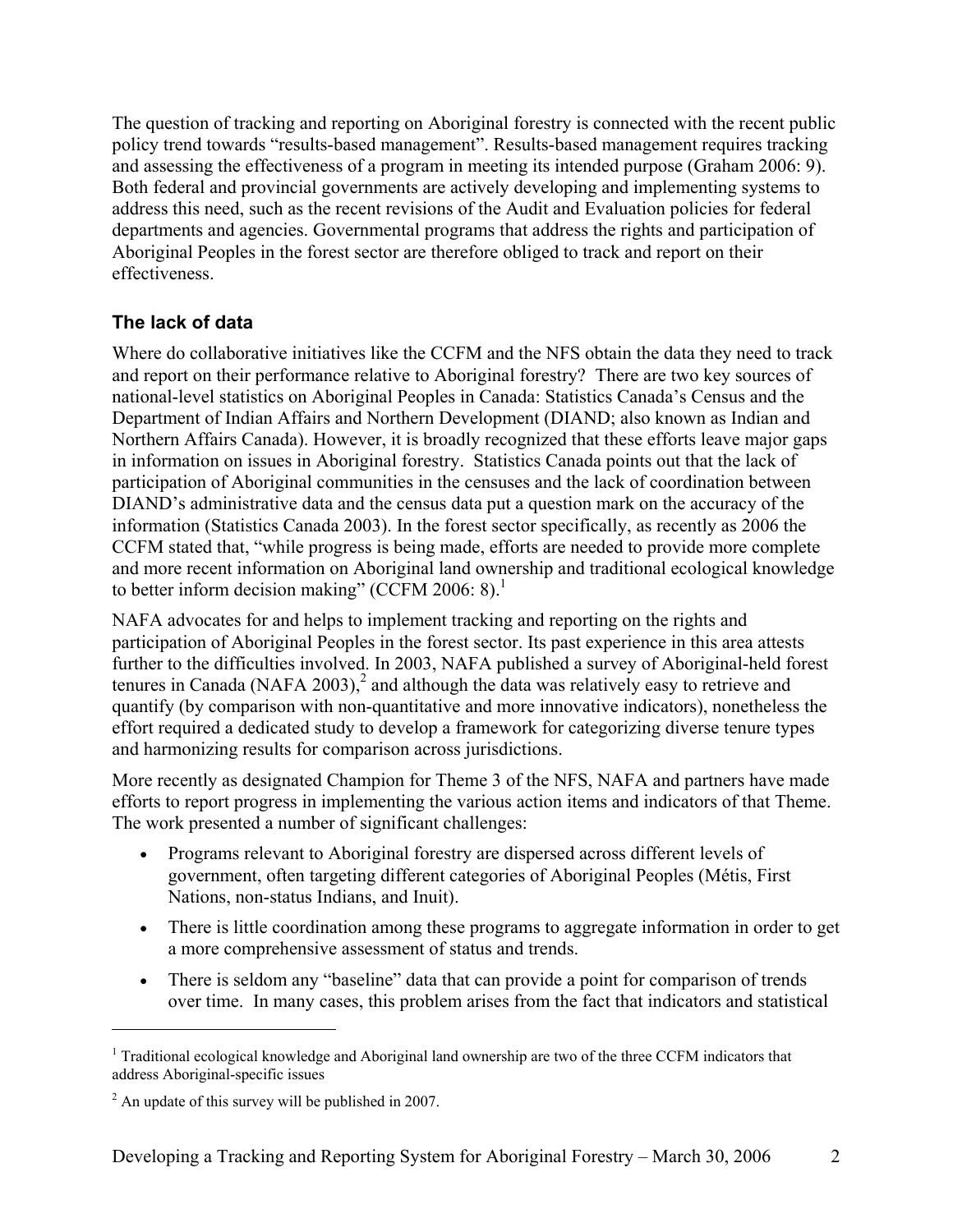parameters are continually being adjusted and revised over time, thus creating data sets that cannot easily be compared. For instance, revised versions of the CCFM Criteria and Indicators (C&I) and of the NFS were both released in 2003. Another example is Statistics Canada's adoption of a new classification system for employment data in the 2001 Census (Statistics Canada 2002).

• The lack of involvement of Aboriginal communities and organizations in determining what information to gather and how to gather it, as well as being involved in the collection, analysis, and interpretation of data, makes the existing reports unreliable as measures of what really matters and what really is happening "on the ground". The information that does exist frequently does not address issues that Aboriginal Peoples deem to be of key importance. Interpretations of the actual meaning of the data tend to neglect distinctly Aboriginal perspectives.

In the following sections, we briefly review the key agencies collecting information relevant to the rights and participation of Aboriginal Peoples in the forest sector. This review is followed by a discussion of the challenges faced by parties wishing to compile a credible and accurate picture of national status and trends relative to key priorities. Finally, a number of options are considered for addressing the challenges, and preliminary recommendations are advanced for building a long-term capacity for tracking and reporting on the issues.

Collecting, tracking, and reporting on reliable, long-term data are essential to inform policy decisions and program development. Only then will it be possible to assess the effectiveness of such programs in meeting federal, provincial and territorial commitments related to the recognition of Aboriginal and treaty rights and to the increased participation of Aboriginal Peoples in the forest sector.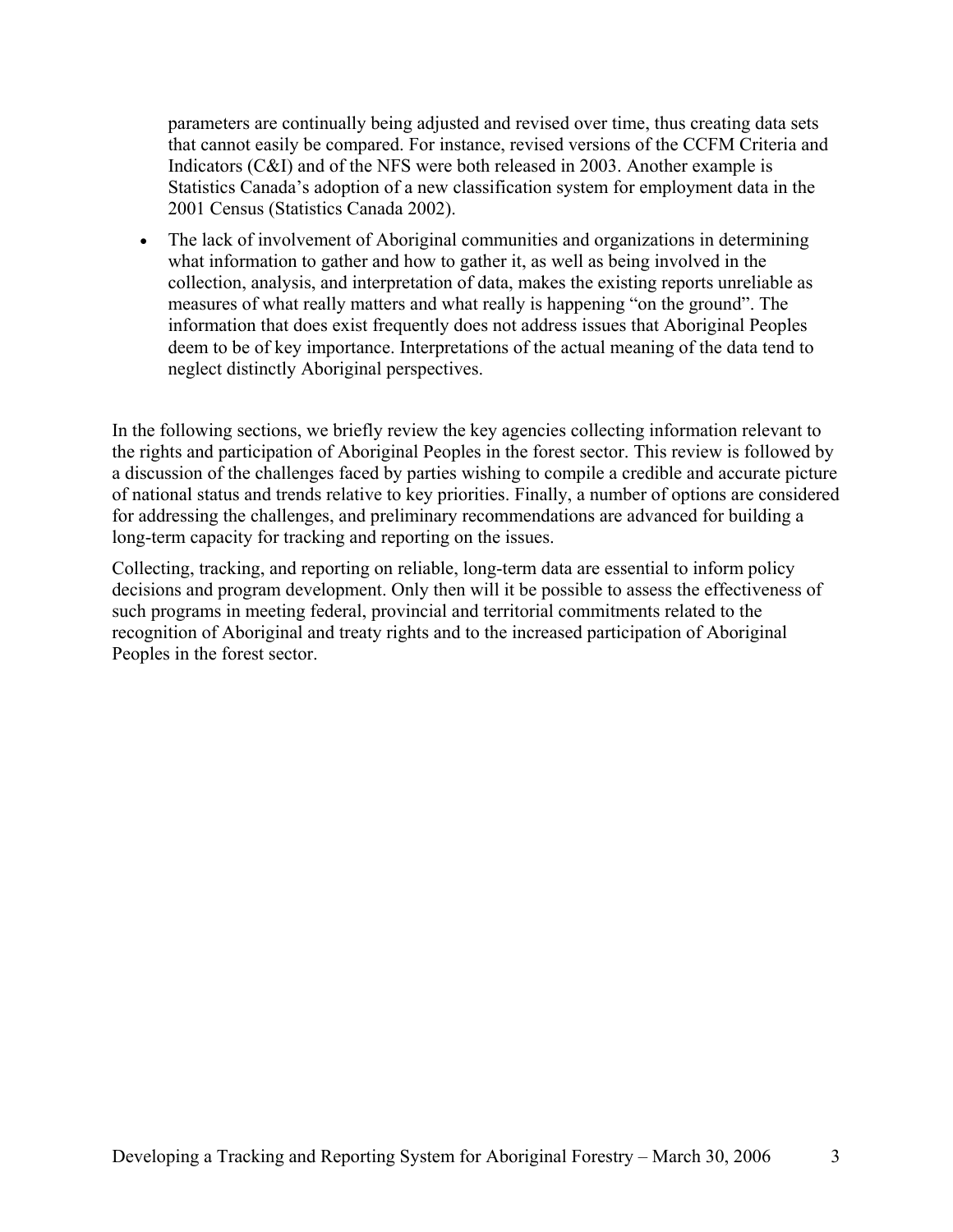# **KEY AGENCIES COLLECTING INFORMATION**

The federal and provincial/territorial governments are the two levels of non-Aboriginal government that develop programs and policy to deal with key aspects of Aboriginal issues in forestry. As such, both levels of government collect data to inform policy, to develop programs, and to report on their activities. These efforts are required to meet statutory and fiduciary obligations with regard to Aboriginal Peoples, to produce statistical analyses (e.g. census and forest inventories), and to meet and assess performance relative to program objectives. Annual reports, audit and evaluation reports, and other related publications describe and assess the effectiveness of the programs.

At the federal level, there are three key agencies that collect and track information on Aboriginal Peoples in the forest sector: DIAND, the Canadian Forest Service (CFS; including the National Forest Inventory), and Statistics Canada. Other departments also have programs targeted at Aboriginal communities, and they collect and manage program data (Industry Canada, Human Resources & Social Development Canada).

#### **Federal agencies with statutory and fiduciary obligations**

DIAND is the government agency with lead statutory authority to implement the general federal jurisdiction over "Indians, and the Lands reserved for Indians" (*Constitution Act, 1867*, s. 91[24]). DIAND is responsible for the implementation of the *Indian Act* and associated regulations and other instruments. It maintains the Indian Registry, where First Nations and Inuit individuals are entered as "registered Indians". DIAND issues Certificates of Indian Status and records life events such as births, deaths, and marriages. As a result, DIAND holds important demographic information on registered Indians, both on- and off-reserve. It also collects information on health, enrolment in schools, post-secondary education, and on-reserve housing and infrastructure such as water, sewage, and so on. The Department is also responsible, under the *First Nations Land Management Act* (FNLMA), for transferring land management services to First Nations, while developing First Nation land management institutional and professional capacity for that function.

According to the *Indian Act* and the Indian Timber Regulations, the Minister of Indian and Northern Affairs is the statutory authority for approving all permits to log on Indian Reserves. As such, DIAND is required to collect a certain amount of data about logging activity on Indian reserves. However, there are two problems with the Regulations: (1) The regulations provide no scope for the Minister to impose modern forest management planning conditions on a timber permit; and (2) The permit system is so cumbersome that for vast areas of the country it has broken down completely (Westman 2005, Auditor General of Canada 1992). The authority to issue permits and licenses and to enforce compliance is limited to the Minister and cannot be fully delegated to the self-governance of Indian Bands, or even the local superintendent (Brubacher and others 2002). As a result, the amount of information required to be collected by DIAND is basically limited to scaling data. The inadequate human resources of DIAND – in both number of staff and their lack of forestry-related expertise – compound these problems (Westman 2005, Auditor General of Canada 1992).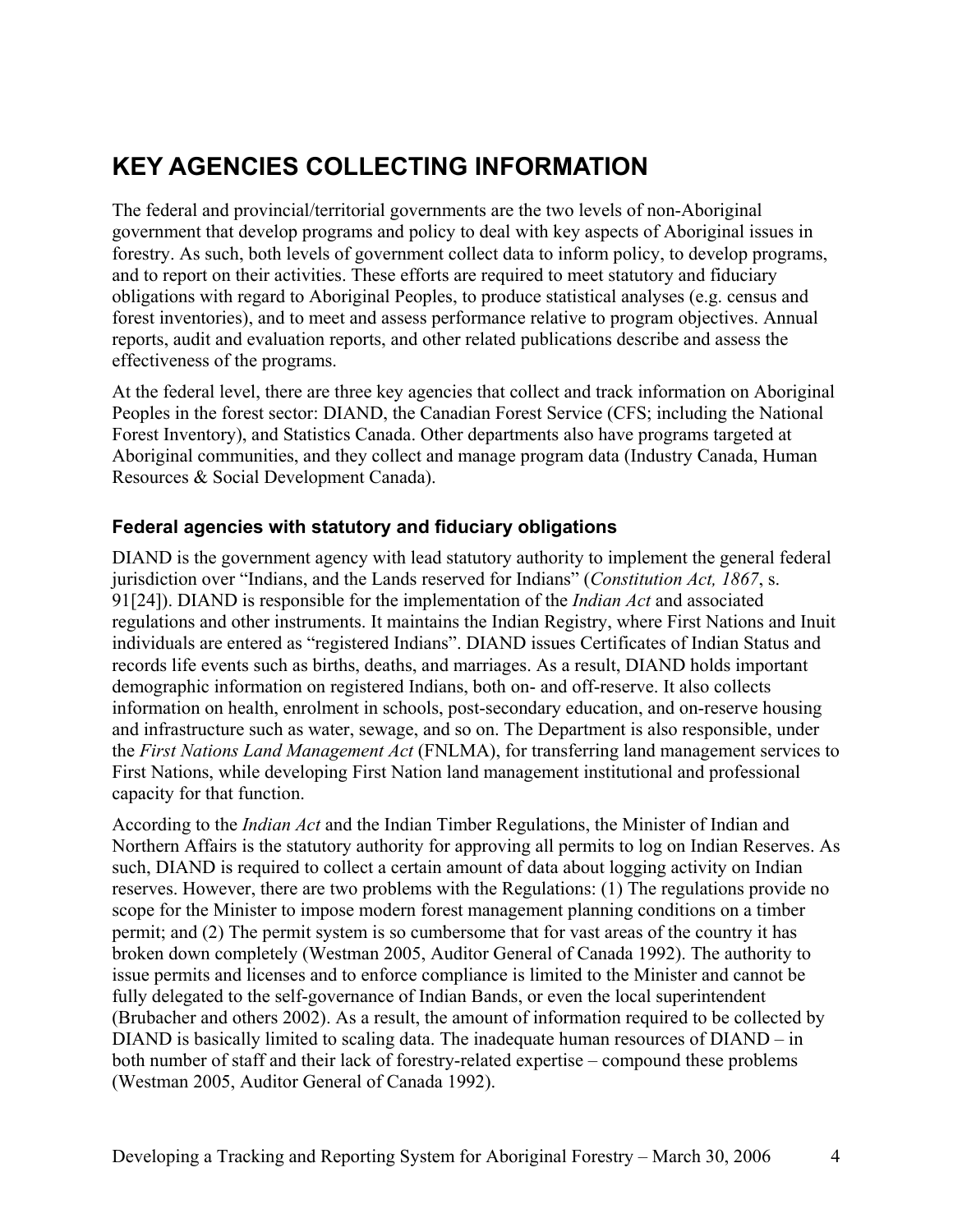DIAND is a partner with Natural Resources Canada (NRCan) in the First Nations Forestry Program (FNFP). "The purpose of the program is to improve economic conditions in status First Nation communities with full consideration of the principles of sustainable forest management." (FNFP 2007: n.p.) This program is the only national program focused on Aboriginal forestry. It has four key objectives (FNFP 2005):

- to enhance the capacity of First Nations to manage their forest lands in a sustainable manner;
- to enhance the capacity of First Nations to operate and participate in forest-based development opportunities and receive their benefits;
- to advance the knowledge of First Nations in sustainable forest management and forestbased development; and
- to enhance the institutional capacity of First Nations at the provincial and territorial level to support their participation in the forest-based economy.

FNFP funds projects in keeping with the above objectives and keeps track of the number of projects and the funding provided, broken out by province/territory. To comply with its resultsbased performance measurement commitments, FNFP also has reported on such performance indicators as the following (FNFP 2003):

- Number of forest management plans prepared or updated
- Estimated person weeks of employment and job experience
- Estimated First Nations workers gaining work experience
- Business plans prepared
- Feasibility studies prepared
- Training courses/workshops conducted

A recent mid-term evaluation of the FNFP points out some weaknesses in tracking and reporting on the program's impact in Aboriginal communities. The report identifies a lack of coordination with other relevant departments (e.g. Human Resources and Social Development Canada) to address the capacity building objectives, and the fact that "there is no follow-up to the forest management in place on-reserve" to ensure implementation. "[T]he long-term impacts are not well understood" and, more troubling, "the Program is not designed to capture such impacts". (NRCan 2006: 3-6). As a result, while three of the four FNFP objectives mention capacity building directly, the program does not measure whether lasting capacity is being built. Measuring capacity is a difficult challenge, since it is a very broad-ranging term, understood in different ways by different parties.

Another program of relevance, moved to DIAND from Industry Canada in 2006, is Aboriginal Business Canada (ABC). The objective of ABC is to "maximize Aboriginal People's participation in the economy through business development" (Aboriginal Business Canada 2007: n.p.). ABC provides assistance with business planning, marketing, start-up costs and financial assistance to majority-owned Aboriginal businesses. ABC also conducts "economic research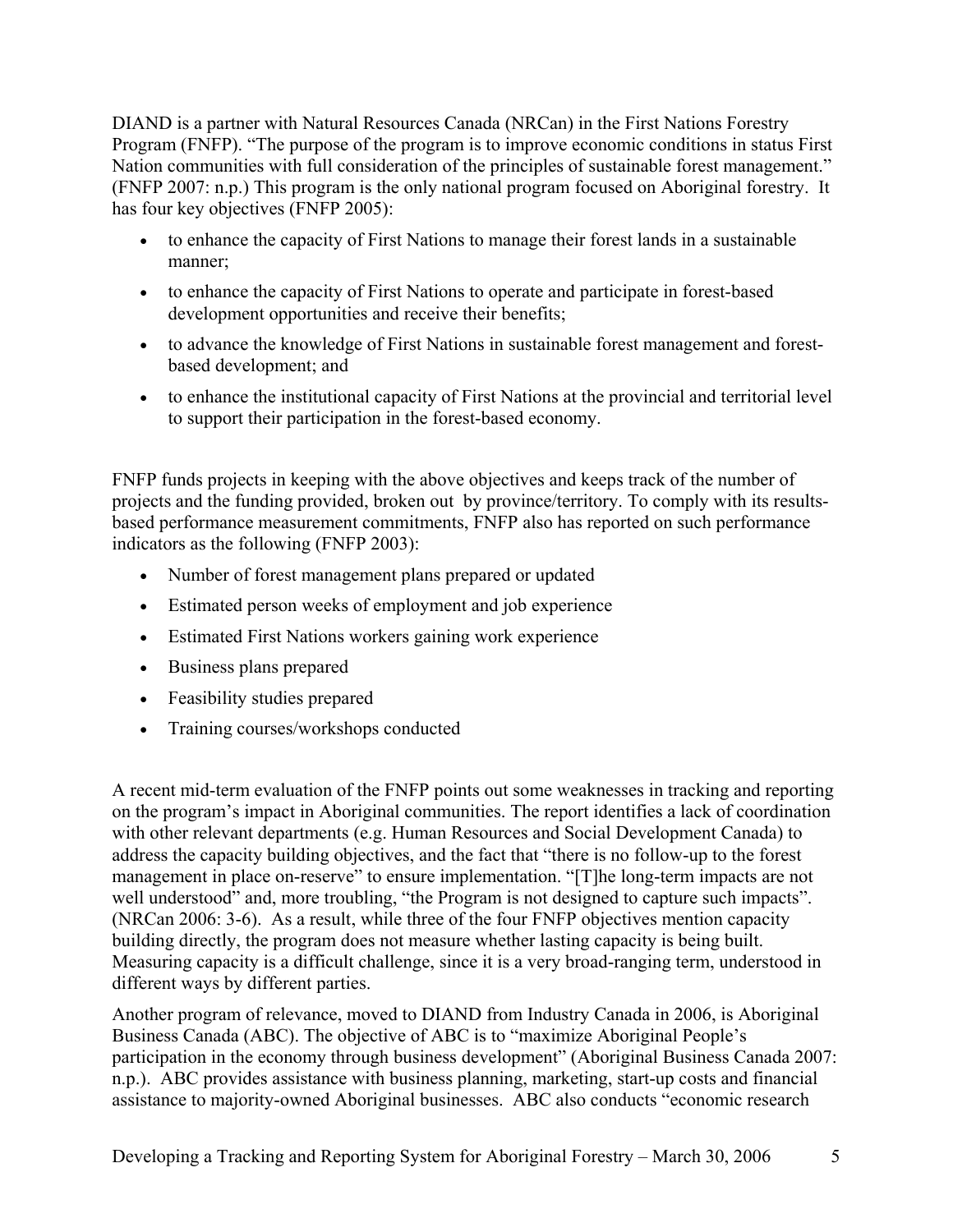and policy analysis to ensure our suite of program priorities continue to meet the needs of our clientele" (ABC 2007). In 2002, ABC collaborated with Statistics Canada to conduct the Aboriginal Entrepreneurs Survey. However, this survey is not forest-specific.

### **Forest inventories and statistics**

The Canadian Forest Service (CFS) at NRCan is the lead department that administers three forest inventory and related programs, none of which are primarily focused on Aboriginal needs: the National Forest Inventory (NFI), the National Forestry Database Program (NFDP), and the National Forest Information System (NFIS).

Since 1981, the NFI has compiled the best available inventory data from provincial and territorial governments and converted these data into a national classification scheme. The information is then aggregated for storage, analysis and reporting. With the creation of the Canadian Forest Inventory Committee, which includes forest inventory managers from federal, provincial, and territorial governments, a new forest inventory system is now being implemented. Under the new system, the NFI takes information from permanent forest plots across the country. The first national inventory report based on this system is expected to be published in 2007. Information from NFI's forest plots can support an on-going information flow to track trends in Canada's forests (NFI 2007). NFI reports include information about ownership (federal – including Indian reserves, provincial, municipal, and private), and by status (whether or not it is available for wood harvesting). In addition, the land is classified according to its current or estimated capability for primary use (timber production, recreation, wildlife and water protection) and according to ecological forest types.

The NFDP is a partnership between the federal, provincial, and territorial governments under the Canadian Council of Forest Ministers (CCFM). The NFDP collects and provides information on forest inventories, wood supply, potential harvest, forest health and pests (e.g. number of hectares affected by moderate to severe insect defoliation), revenues (by provinces/territories), forest products, management expenditures, silviculture (number of hectares under different silvicultural regimes), and other socio-economic data (NFDP 2007). The CCFM also runs the NFIS, the purpose of which is "to implement the necessary information technology framework to demonstrate sustainable forest management practices in Canada."

### **Statistics Canada data**

The major organization collecting statistical information is Statistics Canada. It collects important socio-economic information through the National Census, income tax returns, and industry surveys.

Employment data by industry are very detailed, since the information is collected according to industry type and classified following a standardized system. This includes logging, timber tract operations, nursery and tree production, fishing trapping and hunting (Statistics Canada 2002). However, publicly available data and reports aggregate agriculture, forestry, fishing, and hunting figures into one category. In addition, employers are not obliged to identify to Statistics Canada or any other party whether they have Aboriginal employees. Therefore, no data can be extracted from the industry side of the Census. Some of this data may be extracted from the employment side by specially requesting custom cross-tabulations from Statistics Canada (Zukewich 2007).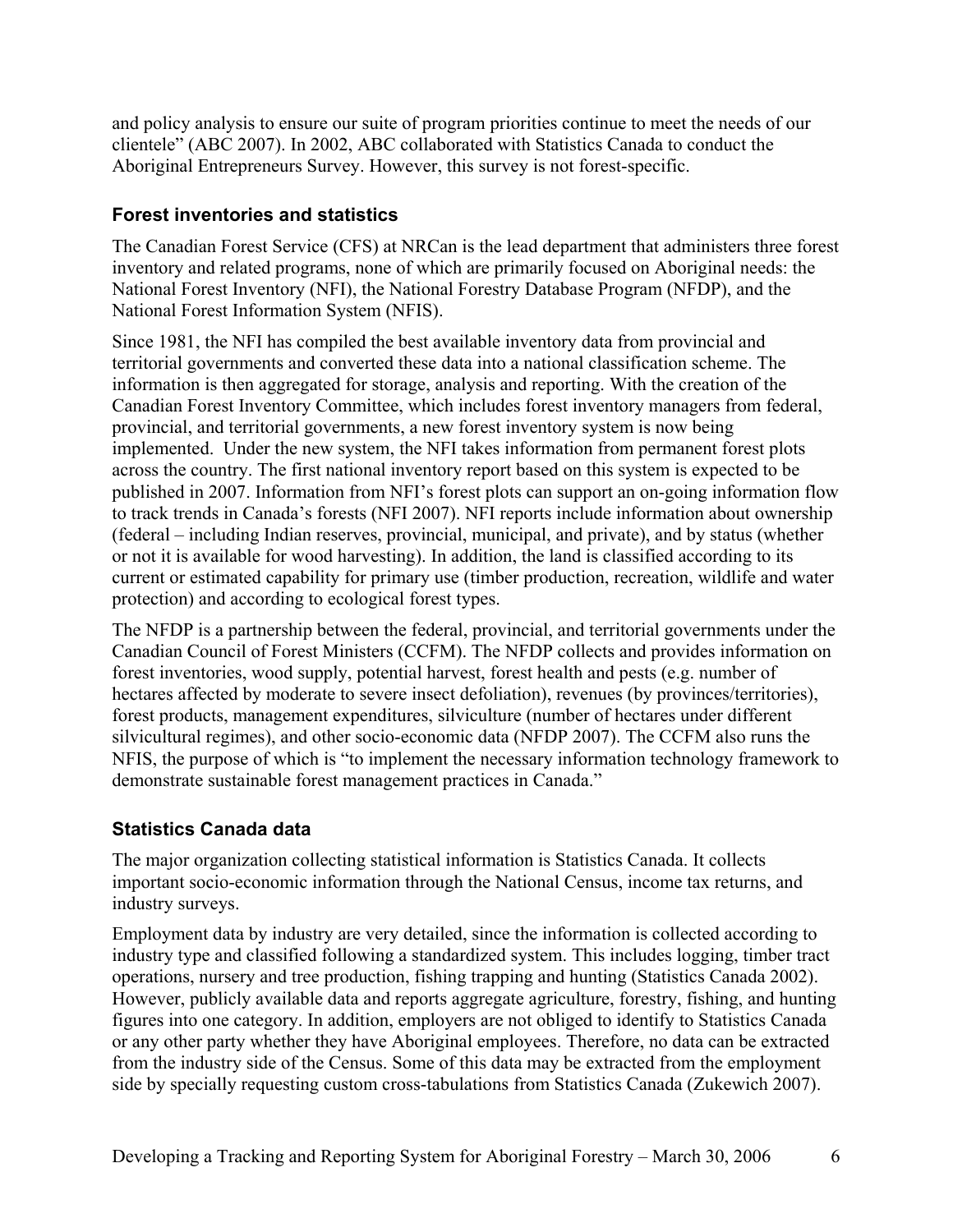Statistics Canada public data and reports also provide information from surveys of individuals, broken down by Aboriginal group: Registered Indians, non-Registered Indians, Métis, Inuit, selfidentified Aboriginal, and Aboriginal origins. Census reports describe where Aboriginal peoples live (on- or off-reserve, metropolitan areas, provinces and territories), their demographics, educational attainment, labour force characteristics, and other general data. However, the 2001 Analysis Series describes some of the problems encountered in the censuses due to incomplete enumeration of Aboriginal communities (Statistics Canada 2003: 6). In addition, the five-year repeat period of the Census tends to be insufficient when dealing with a rapidly changing policy arena such as Aboriginal forestry. Organizations tend to seek "in-fill" data from other sources.

In addition to the Census, Statistics Canada also has conducted the Aboriginal Peoples Surveys, which study the general well-being of Aboriginal populations. The key topics in these surveys are health, employment, schooling, housing, technology and the use of Aboriginal languages.

In the recent past, Statistics Canada also initiated a pilot project called First Nations Public Sector Statistics (FNPSS). However, the project is not active at present due to a perceived lack of support from First Nations governments, organizations, and other stakeholders. The purpose of this project was to resolve a critical gap in information, since there are no economic, business, or government data for First Nations governments. The lack of these crucial public-sector data results in a tremendous negative impact not only for First Nations governments and communities, but also for on-reserve First Nations entrepreneurs. FNPSS would have included data on forestry. It may also have been a first step toward a full suite of economic indicators at the First Nations community level (Dudley 2007).

One fundamental issue to be understood with regard to all data collection efforts discussed in this paper is that Aboriginal Peoples as a whole cherish an identity and a status that is distinct from other groups in Canada. In addition, their aspirations, particularly as regards their relationship to the Land and its forests, are distinct. As a result, they feel a general unease about being "tracked and reported on" by governments that they do not consider to be their own. To a large extent, this unease is at the root of their poor participation in the Census and a host of other surveys. For comparison, we can ask ourselves how willingly Canadian citizens would participate in a census of Canada being taken by the government of the United States.

The *First Nations Fiscal and Statistical Management Act* enabled the creation of the First Nation Statistical Institute (FNSI), which started to operate in 2006. The FNSI has the support of the Union of Ontario Indians and the Assembly of First Nations by resolution. As a First Nations-led agency, the FNSI holds promise of overcoming at least some of the challenges discussed above. At present this agency continues to develop its capacity and structure, with considerable support from Statistics Canada.

#### **Program information, status reports, and audits**

Various programs at the federal and provincial levels have two important mechanisms by which they collect and track information: (1) program data and status reports; and (2) audit and evaluation reports. Some of the programs generating such data have already been discussed above.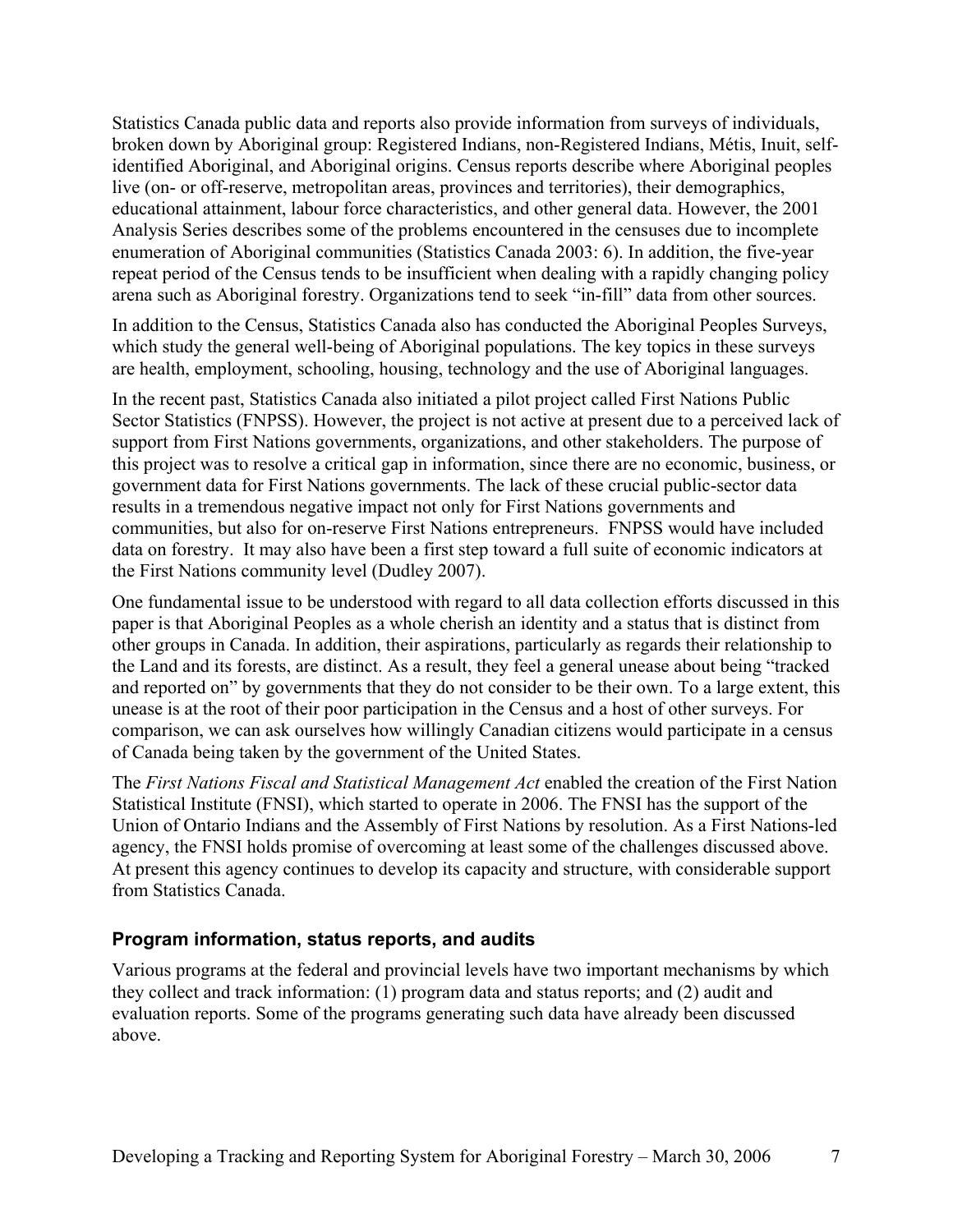### **Federal**

Human Resources and Social Development Canada (HRSDC) has significant programs targeting Aboriginal Peoples. These programs are not forestry-specific, and they are focused on employment and skills development, youth programs, and building organizational capacity for Aboriginal communities.

HRSDC has developed the framework for the Aboriginal Human Resources Development Strategy (AHRDS), renewed in 2004 for five years. Under this Strategy, "Aboriginal organizations design and deliver employment programs and services best suited to meet the unique needs of their communities." To implement the Strategy, Service Canada enters into agreements called Aboriginal Human Resources Development Agreements (AHRDAs) with Aboriginal organizations who provide labour market services (employment services, training, and, in many cases, child care). The Terms and Conditions for the AHRDAs require Aboriginal organizations to conform with the commitments made by HRSDC in its Results-Based Management Framework. Primary performance indicators are prescribed, and additional indicators are recommended. For example, indicators related to the labour market program element include (AHRDS 2005):

- Number of service actions plans developed;
- Number of service interventions completed;
- Number of funded clients employed and/or self-employed;
- Number of unfunded clients employed and/or self-employed; and
- Savings to income support programs (i.e., Employment Insurance and INAC and provincial/territorial social assistance).

While data about these indicators may be indirectly useful to those interested in Aboriginal forestry, and while some of the specific activities under the AHRDAs may include the forest sector, overall the amount of data from the AHRDS program relevant to priorities in tracking and reporting on the rights and participation of Aboriginal Peoples in the forest sector is expected to be limited.

The Treasury Board of Canada maintains Internal Audit and Evaluation Policies (Treasury Board of Canada 2001, 2005), which apply to all federal programs and services involving transfer payments to Aboriginal organizations. These policies require that the Government of Canada sustain credible internal audit and evaluation regimes that stand as a "key underpinning of governance". The Evaluation Policy results in an obligation for programs to undergo regular evaluations of their performance "to ensure that the government has timely, strategically focused, objective and evidence-based information on the performance of its policies, programs and initiatives to produce better results for Canadians." (Treasury Board of Canada 2001) As a result, federal departments and agencies have audit and evaluation sections that work in a context of a results-based management framework. While audit reports are expected to be of generally limited value in the context of tracking and reporting on Aboriginal forestry, evaluation reports for programs and services that are directly relevant will frequently contain useful information and reflections on the purpose of the programs, their degree of success, and options for better achieving their goals.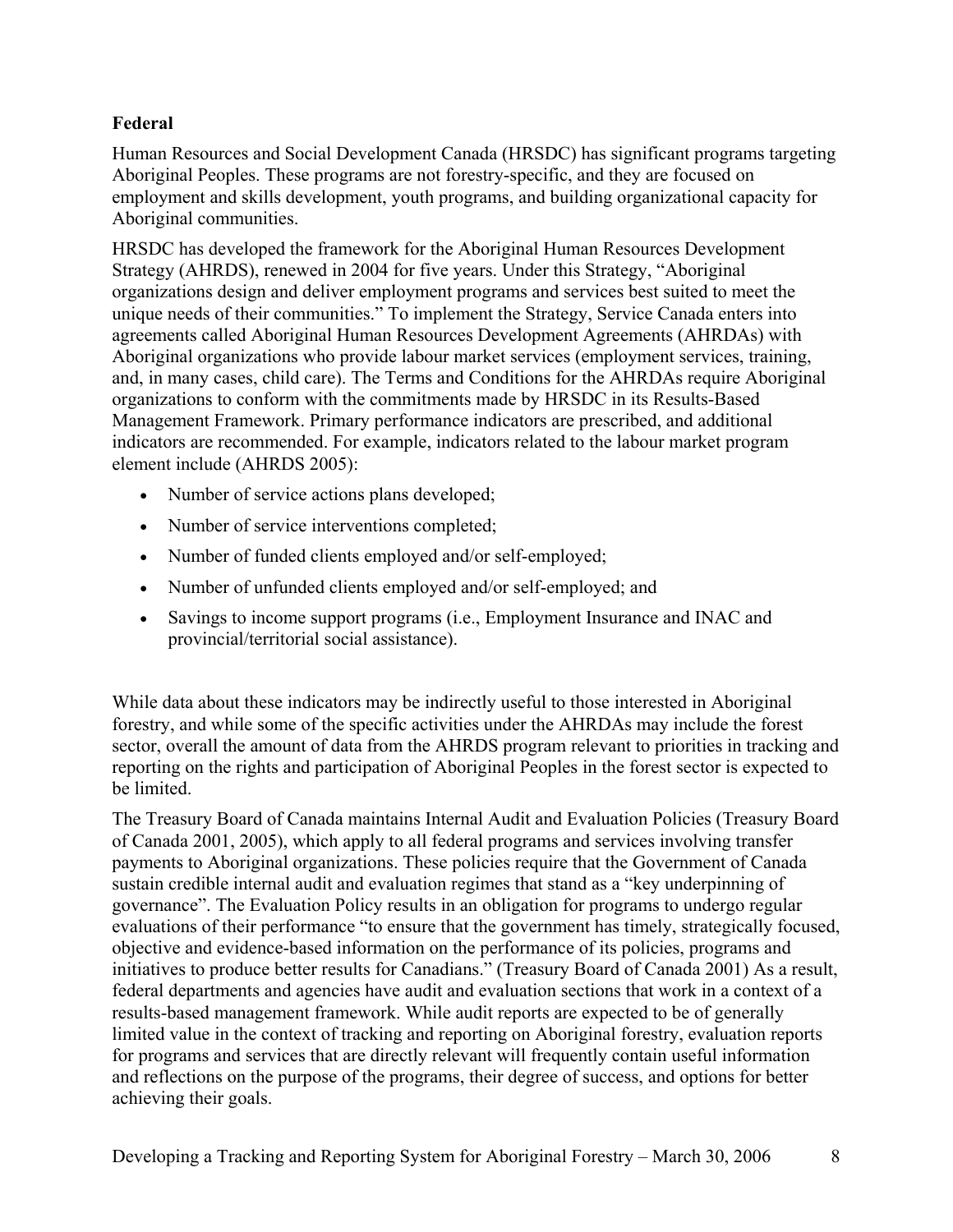### **Provincial**

Most provinces have employment, business and community development programs, financial assistance, and education grants specific for Aboriginal Peoples, and many of these are capable of providing support to forestry-related initiatives. For example, the Northern Ontario Heritage Fund has provided almost \$1 million to Aboriginal forestry projects over the past 5 years, and the First Nations and Métis Economic Development Program of Saskatchewan has been known to fund forestry projects. Reporting on these efforts varies, but most produce some form of periodic reporting that may contain useful information. However, these kinds of programs and assistance are seldom coordinated with programs of the federal government, and so data as a whole is fragmentary.

In terms of measures taken to accommodate Aboriginal and treaty rights relative to the forest sector, the provinces generally deem this issue a federal lead responsibility, and in some cases they participate as part of tri-partite negotiations. However, more recently many jurisdictions have begun to take a more proactive approach, and agreements that address the claims of individual Aboriginal (almost entirely First Nations) communities are becoming more frequent. The reporting requirements for these agreements are unclear to us at this point. Most provinces make available basic summary lists of treaties and/or modern-day land claims settlements. However, there is little information related to whether Aboriginal communities are satisfied with their participation in these processes.

### **Occasional surveys and reports**

Other sources of information on Aboriginal issues in forestry include occasional studies, funded by a range of programs. These efforts are highly vulnerable to the variability of funding sources and changes of organizational data stewardship. Most of these are funded as one-off projects. As a result, these efforts can provide a picture at a certain point in time, but with little or no ability to track trends over the long run. For example, in the mid-1990s NAFA secured funding from DIAND to establish an Aboriginal Businesses Database. However, the lack of funding for maintaining the database and the demands of other priorities resulted in ad-hoc, intermittent efforts to update the database. In 2005 and 2006, student employment programs and volunteer efforts enabled NAFA to renew these efforts. However, the future of the Database is uncertain.

A more successful example is NAFA's tenure surveys using data for 2003 and 2006 (published in 2003 and 2007). These reports provide a three-year trend for First Nations tenures, measured by timber volume and broken down by jurisdiction. They are among NAFA's most popular publications.

### **Criteria and indicators initiatives**

There are a number of initiatives in the public and private domain that use criteria and indicators to measure status and trends in Aboriginal forestry issues. Initiatives in the public domain that attempt to track at least some aspects of Aboriginal forestry are the Canadian Council of Forest Ministers' Criteria and Indicators (CCFM C&I 2003) and the 2003-3008 National Forest Strategy's (NFS) Themes, Action Items, and Indicators (NFSC 2003).

In the private sector, there are several forest certification programs that use criteria and indicators to assess sustainable forest management. Two certification systems currently operating in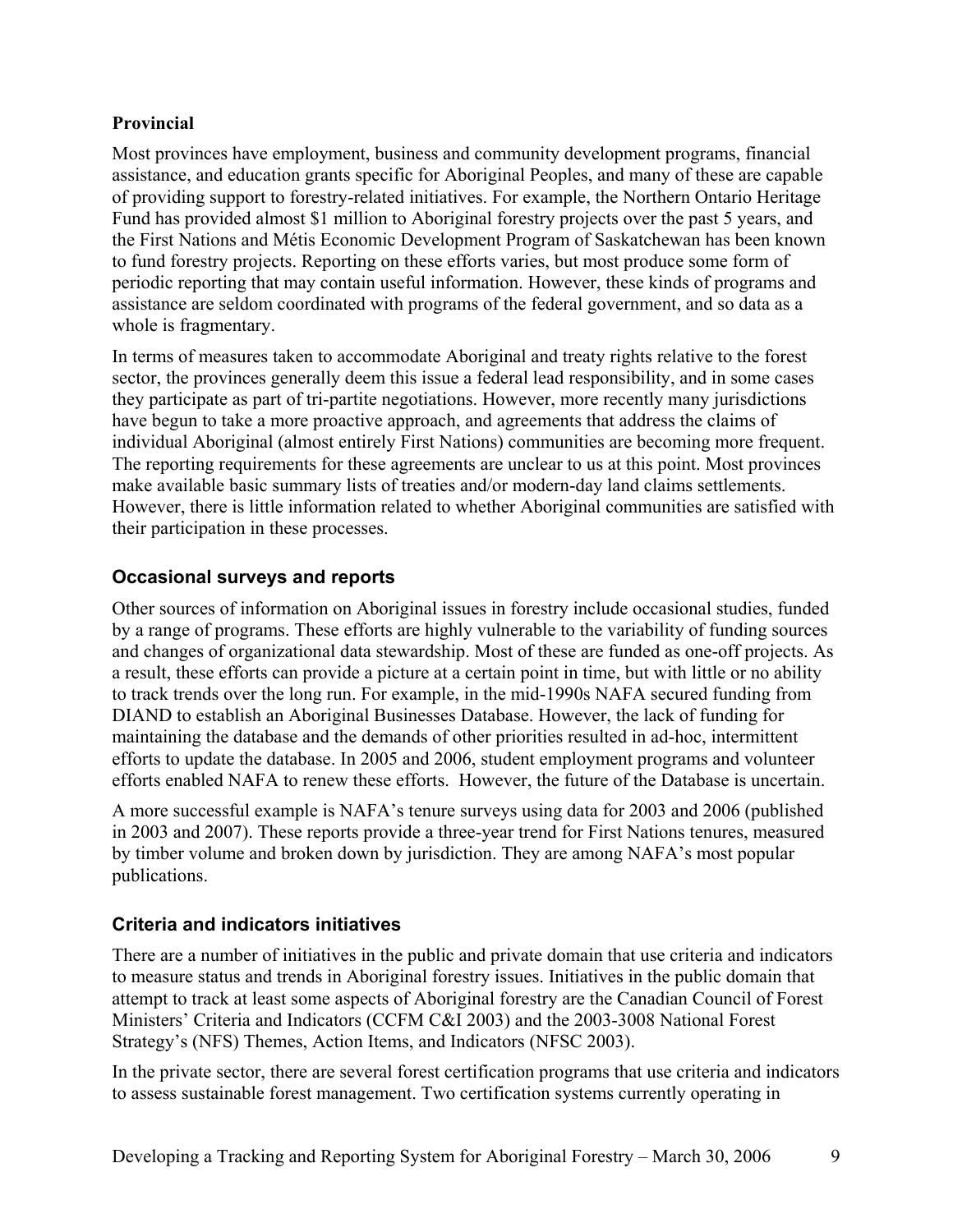Canada attempt to address Aboriginal issues: The Canadian Standards Association's (CSA) Z809-02 Sustainable Forest Management Requirements and Guidance (CSA 2003) and the Forest Stewardship Council's (FSC) Principles and Criteria (P&C), which serve as a framework for four Canadian regional standards (FSC 200).

The CSA's requirements are based on the CCFM Criteria and Indicators. In accordance with Criterion 6 of the CCFM, the CSA requires respect for Aboriginal and Treaty rights (Element 6.1) and respect for Aboriginal forest values, knowledge and uses (Element 6.2). Principle 3 of the FSC also addresses Aboriginal issues, with four associated criteria and, on a regional basis, indicators and verifiers to measure the criteria. Principle 3 states that, "The legal and customary rights of indigenous peoples to own, use and manage their lands, territories, and resources shall be recognized and respected." (FSC 2000) One of the key concepts that flows throughout the P&C is for the applicant to seek and demonstrate a relatively high level of satisfaction with the forest management operation by Aboriginal communities. Other criteria address traditional knowledge and protection of sites of special significance. Appendix 1 provides FSC's Criteria for Principle 3 and the CCFM's Elements for Criterion 6.

There are a number of problems with these indicators. As regards the CCFM C&I, from an Aboriginal perspective the relegation of Aboriginal issues to the broad social Criterion 6 tends to minimize the importance of Aboriginal issues in forest management and contributes to a lack of commitment in measuring and assessing progress toward meeting those commitments (Smith 2000: 96, Brubacher 2005). In addition, for the most part these indicators are not designed to measure the actual impact of policies and programs in terms of increasing Aboriginal involvement in forest management. Finally, as acknowledged by the CCFM, there is little to no up-to-date data available to track progress in any of the indicators (CCFM 2005).

The NFS indicators share some of these problems, in that they do not address the actual impact of efforts to make progress, and there have been very few resources dedicated to collecting data and reporting. In fact, overall one identifiable trend in the area of criteria and indicators as a whole is that, in light of the considerable resources required to collect high-quality data, over time C&I initiatives have generally sought to reduce the number of indicators that they commit to reporting on.

The FSC P&C, and more substantially the indicators for the regional standards based on the P&C, have been developed through multi-stakeholder processes and have support by the various constituencies in the forest sector. Assessment of a forest company for certification by FSC typically produces some useful information about how the company is approaching the question of the rights and participation of Aboriginal Peoples, and a summary of this information is required to be made publicly available. However, this information is not aggregated across multiple companies and regions. It is worth looking at the FSC indicators and reports on specific companies to see how they could be adapted to support broader national efforts to track and report on the issues.

The situation described above points to the need to develop new indicators to track progress on Aboriginal issues. A new Aboriginal Criterion needs to be developed, either within or outside of the CCFM process, under which indicators could be developed.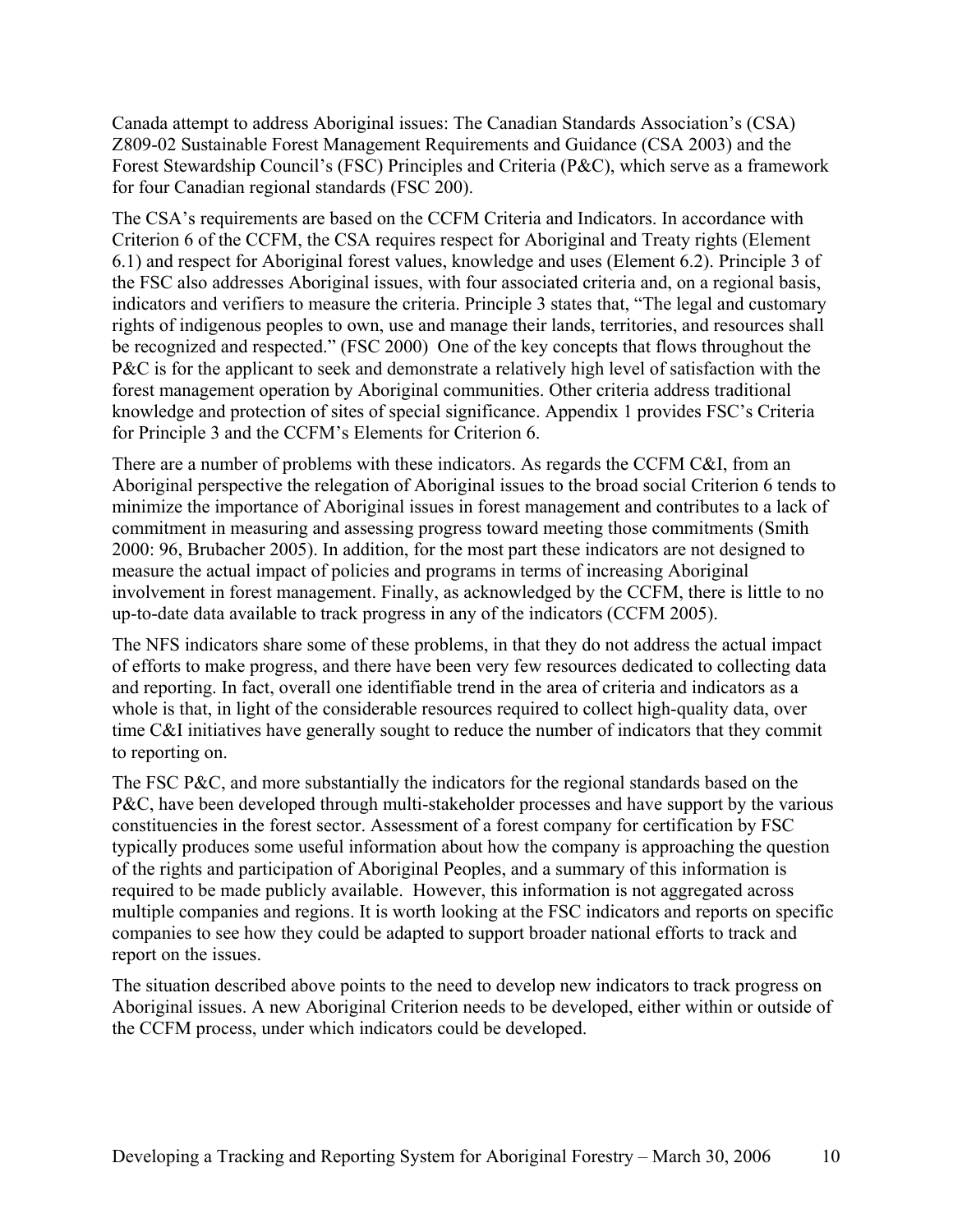NAFA has long advocated for the creation of an Aboriginal Criterion to encompass the whole range of issues faced by Aboriginal communities in the forest sector. In 2005, NAFA produced a draft discussion paper on the concept of an Aboriginal Criterion, outlining design considerations as well as proposed elements and indicators. The proposed elements include:

- Element 1: Coexistence Accommodation of Aboriginal and treaty rights
- Element 2: Sustainable Aboriginal communities
- Element 3: Aboriginal forest-based knowledge and traditional land use
- Element 4: Aboriginal participation in sustainable forest management research and planning

Fuller content of the NAFA Aboriginal Criterion is given in Appendix 1.

The indicators associated with these elements aim at measuring the impact of the existing policies in relation to the Elements in the proposed Aboriginal Criterion. In contrast to most other criteria and indicators initiatives, NAFA's draft indicators are concerned to a large degree with the ultimate impacts of efforts to address rights and participation of Aboriginal peoples, including how forest management decisions and practices affect Aboriginal forest-based communities. The quality and effects of the policies and programs are to be measured, instead of the delivery mechanisms.

#### **Impact-benefit agreements with industry**

An additional potential source of data that is rapidly growing in importance is impact-benefit agreements between specific Aboriginal communities and forest companies. These agreements are often assessed as a part of forest certification programs, but they are seldom directly addressed in other data collection activities discussed above.

Impact-benefit agreements generally arise out of the Crown's duty to consult and accommodate the communities regarding potential or actual infringements of their forest-related rights and title. Communities are typically directed to negotiate with industry. While the arrangements may be made by industry, the Crown's duty is non-transferrable, and so these agreements remain subject to upholding the Honour of the Crown. However, at this point in time there is little reliable information about how these types of agreements are actually affecting the communities – that is, are they really benefiting over the long term? To a large extent the challenge here relates to privacy and proprietary information.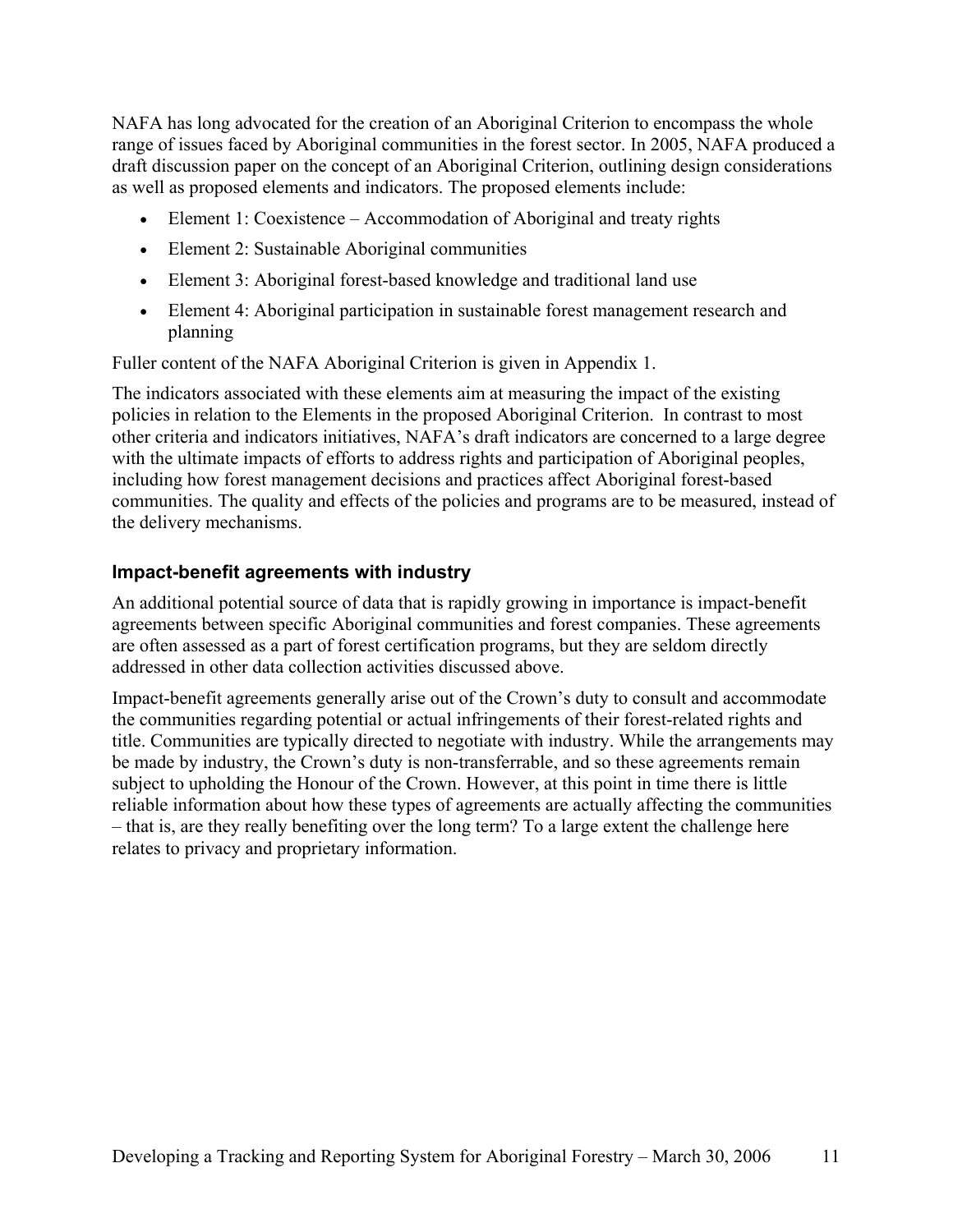# **MAIN CHALLENGES IN TRACKING AND REPORTING**

There are a great number of activities, initiatives and programs covering a broad range of issues affecting Aboriginal Peoples. These programs are administered and implemented by federal, provincial or territorial government agencies. For the most part, each agency has some publicly available data about what it does, tracking the funds disbursed for what type of program or project. In the context of results-based management policies, federal and provincial programs are increasingly required to report on performance indicators that may be relevant to tracking and reporting on status and trends in Aboriginal forestry.

However, due to the lack of ability to aggregate information and little interdepartmental and interjurisdictional collaboration, there is no measure available for the overall impacts of the programs. In most cases, performance indicators have not been developed to measure the *effectiveness* of the programs in achieving stated objectives. There is very little information to get a clear picture of the results of these programs at the community, provincial/territorial, or national levels.

The main challenges for effective tracking and reporting on the rights and participation of Aboriginal Peoples in the forest sector can be summarized as follows:

- **Jurisdictional issues.** Primary authority for legislating relative to Aboriginal Peoples rests with the federal government. As discussed above, DIAND is responsible for onreserve forest management, and provinces and territories do not collect information about on-reserve issues. At the same time, forest management responsibility for provincial Crown lands – also known as the traditional territories of Aboriginal Peoples – rests with the provinces. (Devolution of Crown land management from federal to territorial governments is also in progress.) As a result, timber permits and licenses for Aboriginal businesses operating off-reserve are granted and administered by the province. Each jurisdiction collects the information they perceive as relevant to their programs, with little collaboration or coordination.
- **Privacy issues and protection from discrimination.** These legitimate issues prevent the collection of much data on Aboriginal Peoples. This affects not only data about individuals but also data about funding amounts, contractual arrangements, higher educational attainment, and more. As an example, during the process of developing indicators for the National Forest Strategy, 2003-2008, the Ontario Ministry of Natural Resources (OMNR) commented that "The OMNR does not collect employment information or ask Aboriginal peoples to self-identify. Further, Aboriginals and forest companies are not obligated to report this information to OMNR. The only data that we can collect/report consistently is information coming from situations where OMNR is directly involved such as forest management planning and the allocation and harvesting of timber. Most silvicultural work is now done by licensees and they are not obligated to report aboriginal involvement to OMNR. Data exists but is not complete and is not consistent across the province." (OMNR 2005: n.p.).
- **Dispersion of programs.** Programs affecting Aboriginal Peoples that wish to increase their participation in forest sector activity are dispersed through various departments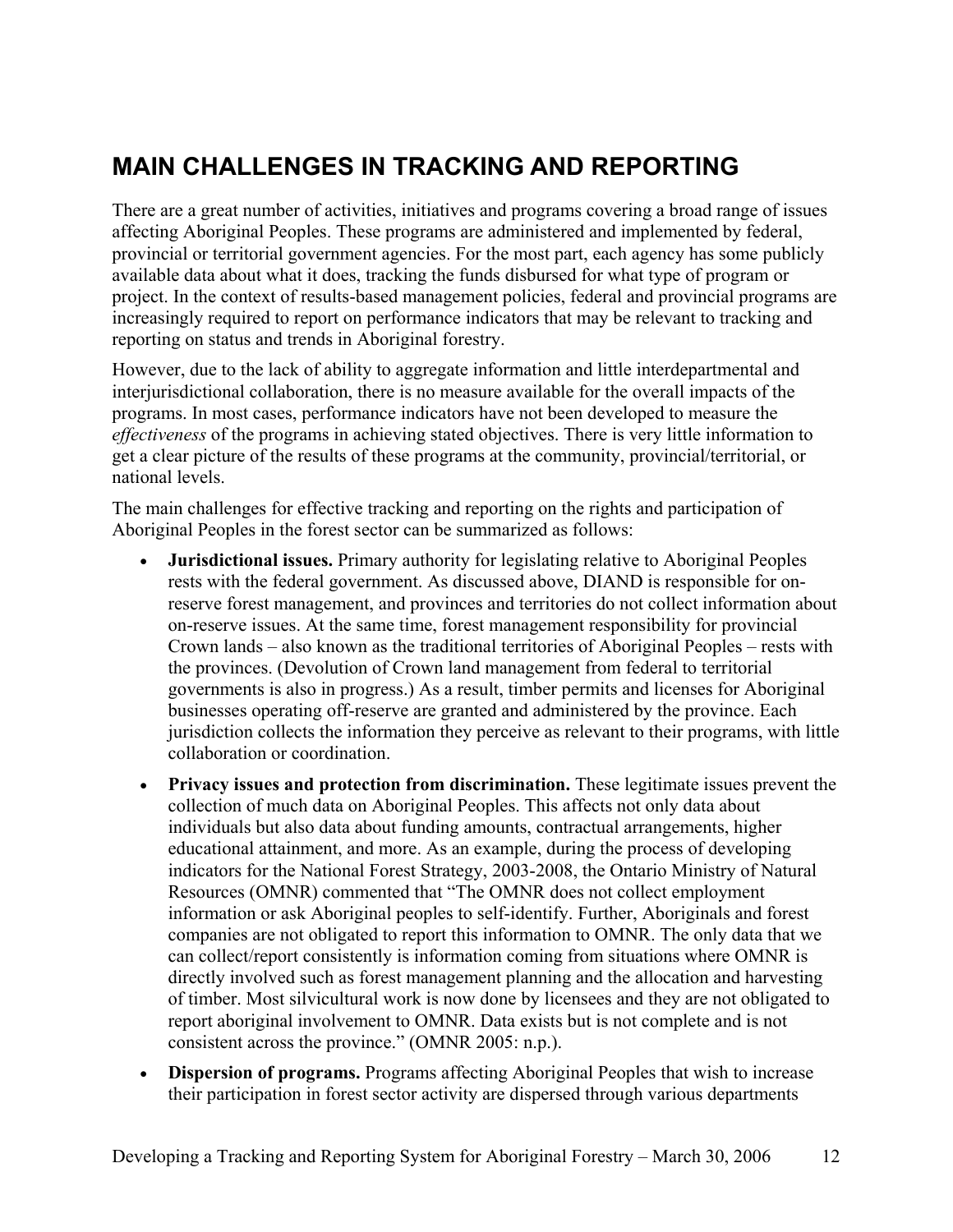within the federal, provincial, and territorial governments, with very little coordination among them. In addition, there are programs developed by one government agency and administered by another, and in some cases the ultimate delivery agent is an Aboriginal organization (e.g. the AHRDAs). Accessing or storing even basic data on these programs is difficult given the long chain of communication. As a result, there is very little verifiable information on the results of these programs and lots of websites with uncritical "success stories" intended to promote programs.

- **Lack of resources to collect and analyze data.** As an example, the CCFM's 2005 Status Report on C&I acknowledges that for Element 6.1.2 (area of Forest land owned by Aboriginal Peoples), "The area of forest land managed or controlled by Aboriginal peoples in Canada varies considerably among jurisdictions, and the data on which current information is based require significant updating. For example, the most recent published information for the area of First Nations' on-reserve forest lands dates back to the early 1990s. Additions to reserves, and the amount of land (particularly forest land) acquired by First Nations through land claims, treaty land entitlements, or band purchases are not readily available in published form." (CCFM 2005: 120) The lack of resources affects Aboriginal organizations even more severely. NAFA's Aboriginal Forest Business database (see above) is an example of this shortfall.
- **Lack of a shared understanding of Aboriginal and Treaty rights and associated roles and responsibilities of various parties.** "Even the interpretation of legal decisions on the meaning of these rights will be very different, with Aboriginal Peoples leaning to a broad interpretation and governments a very narrow one." (Smith 2000: 99) These differing interpretations of rights, roles, and fiduciary obligations influence the types of programs the federal and provincial governments develop and what criteria are used to assess their effectiveness. This points to the need for appropriate institutional arrangements that allow involvement and leadership of Aboriginal Peoples in the design and implementation of programs, the collection of data, and the ability to track trends and measure the programs' effectiveness in achieving stated objectives.

In short, there is a general lack of data; the existing information is not measured consistently over time and across jurisdictions and programs; and Aboriginal perspectives are insufficiently incorporated. This results in an inability to aggregate the data and to have comprehensive information available, with little ability to assess the effectiveness of the programs, to analyze trends, and to make sound policy decisions based on a good understanding of the impacts of the programs and the gaps relative to the needs of Aboriginal peoples and the obligations of governments.

Data plays a crucial role in the development of policies and programs, and this needs to be recognized. No single government agency has the mandate to track the various programs affecting Aboriginal Peoples and their involvement in the forest sector. In addition, no single Aboriginal organization has the capacity to collect this basic information in a comprehensive manner.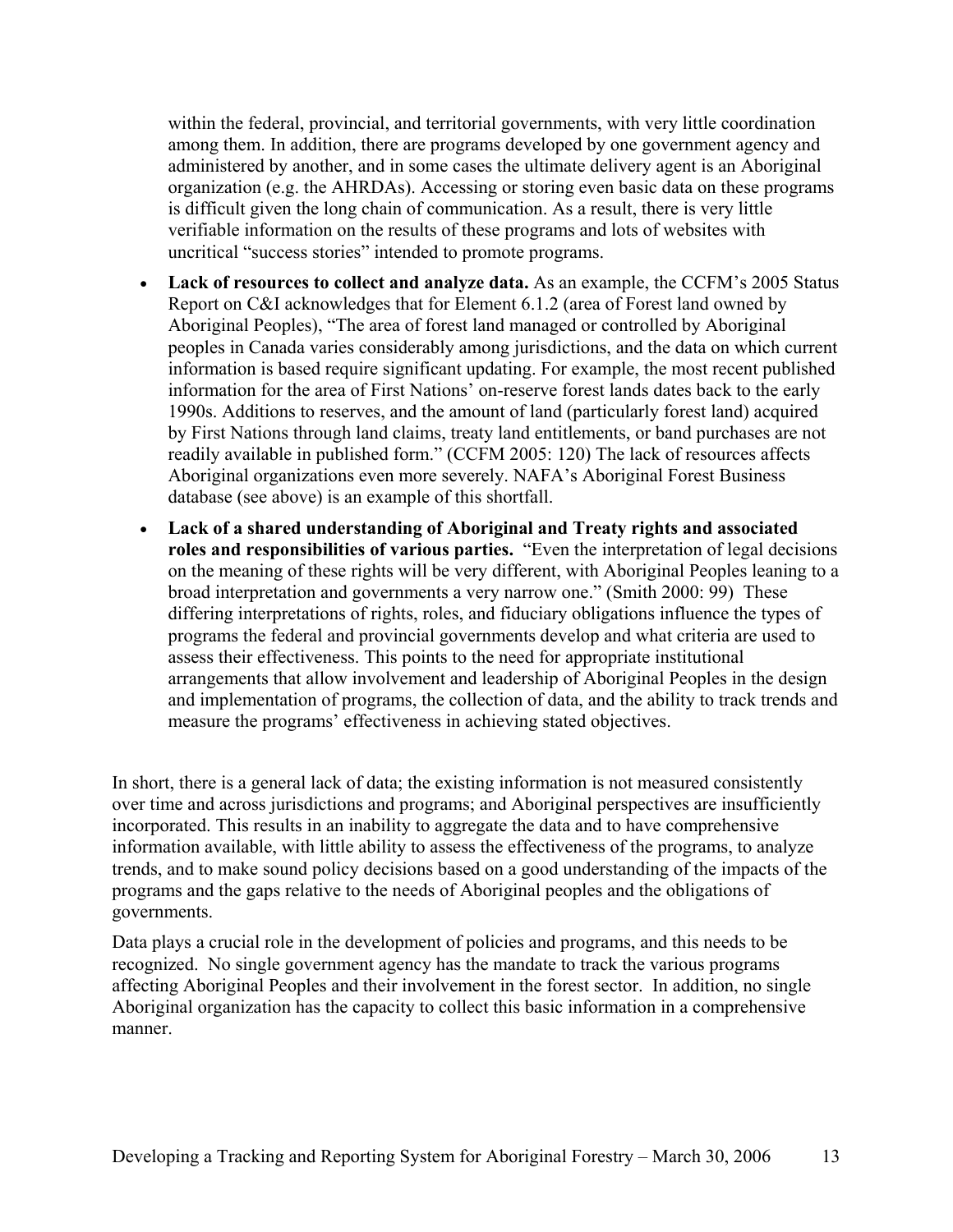## **OPTIONS**

The foregoing discussion demonstrates that there is very little information to adequately evaluate the status and trends of Aboriginal Peoples' rights and participation in forestry, nor to evaluate, interpret, and correlate those trends to existing policies and programs. There is no baseline data against which to track trends by way of repeated measurements. The lack of clarity of existing indicators, the dispersion of programs aiming at Aboriginal peoples throughout the Federal and provincial government agencies, with little or no effort at aggregating data, and the lack of involvement of Aboriginal organizations in collecting such data puts into question any claims made of progress achieved in Aboriginal involvement and participation in the forest sector.

In this section, a number of options are presented for addressing these challenges. Key activities/issues for each option and a preliminary analysis of strengths and weaknesses are provided.

Three key requirements that need to be addressed in order to track progress on Aboriginal issues in forestry are:

- Ensuring that indicators/measures provide useful information with respect to the impact of policies and programs and not only the activities performed during the delivery of the program (i.e. reporting on the number of workshops conducted tells us very little about what lasting increases in useful knowledge and skills available to the community are achieved).
- Ensuring that there are the necessary inter-jurisdictional protocols to allow for the sharing and aggregation of existing data;
- Ensuring that Aboriginal organizations are integral to the tracking and reporting effort, from the design of suitable indicators to the collection, monitoring and analysis of emerging trends.

Ideally, indicators should have performance targets associated with them. A baseline measurement should be established, and subsequent tracking and reporting of data over time would yield a trend relevant to understanding the degree of measurable progress.

#### **Options for developing long-term capacity to track and report on the rights and participation of Aboriginal Peoples in the forest sector**

In Canada, the constitutional division of responsibilities between different levels of government, and the delegation of functions between agencies within the federal, provincial and territorial governments, means that the development, implementation, administration, and reporting of policies, programs and projects will continue to be dispersed. It would not be realistic to expect otherwise. However, in spite of these divisions it is important to recognize and act on the need to collect and aggregate accurate and credible information on Aboriginal issues in forestry, as an essential input to policy and program decisions. In addition, if provinces and the federal government wish to make claims of being a leader in sustainable forest management in national and international arenas, these claims would gain credibility if they were bolstered by reliable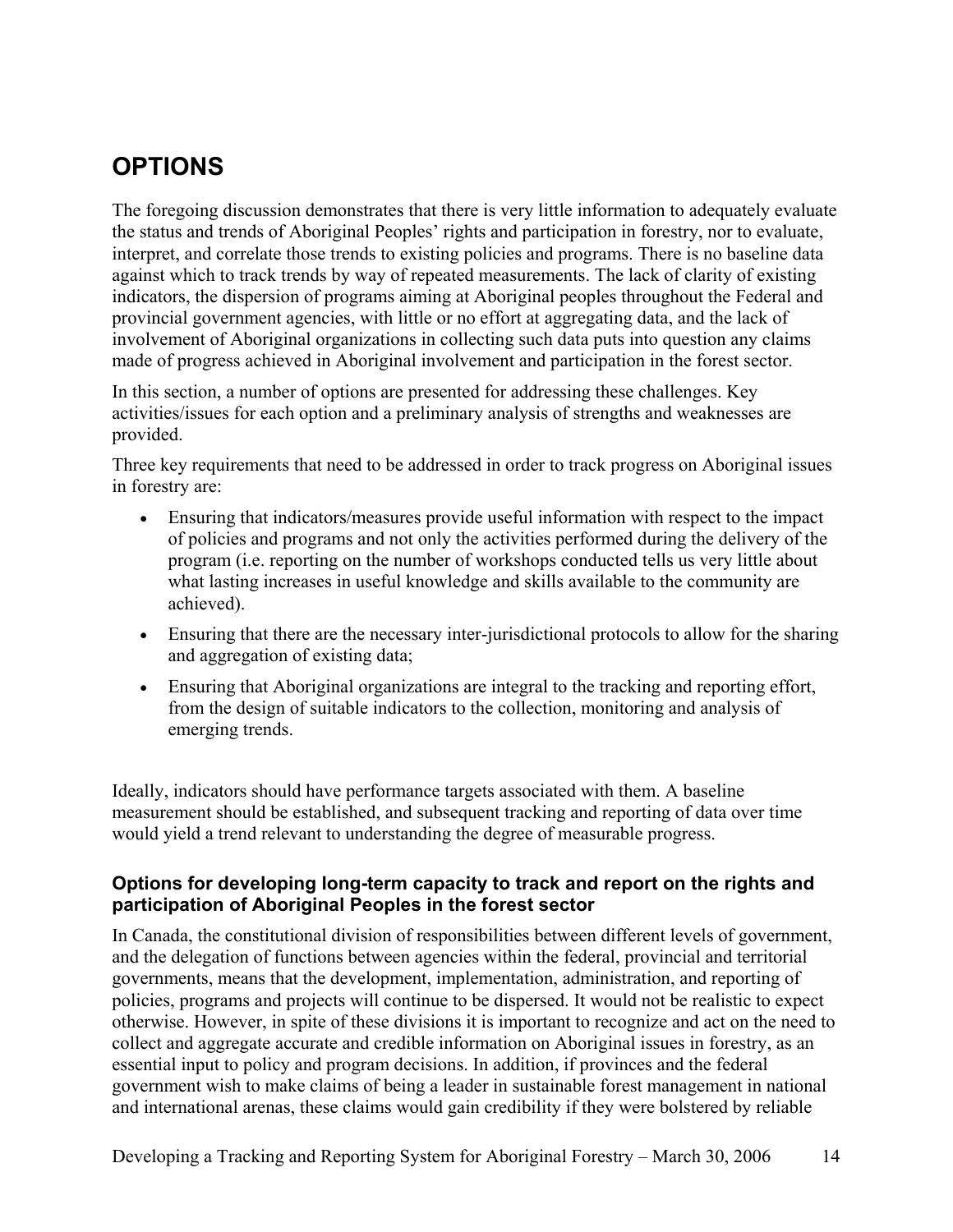reports on status and trends relative to the rights and participation of Aboriginal Peoples in the forest sector.

In practical terms, what is needed is to efficiently compile and aggregate information across agencies and across jurisdictions, in order to assess trends at different scales (community, provincial/territorial, and national). Pulling that information together will require having sufficient resources to collect that information, aggregate it, and assess the impact of existing programs relative to intended objectives.

There are many different ways to approach the goal of collecting, compiling and sharing information on Aboriginal issues in forestry. An important question is whether it is necessary to assign key responsibility to one agency for data collection (even if it "just" compiles information available from other agencies), or whether developing protocols among agencies to standardize and harmonize information would suffice. Then, it would be necessary to develop mechanisms to meaningfully analyze that information and to communicate it to the broader public. In any case, any of the options discussed here would require significant institutional developments to ensure greater participation of Aboriginal peoples in tracking and reporting. Some options worth considering are the following.

#### **Option 1: Use a single established non-Aboriginal organization.**

There are a number of organizations that perform some relevant tracking and reporting functions. Such organizations include the following:

**DIAND** has the primary responsibility for "Indians, and Lands reserved for the Indians" (s.91(24) of the Constitution Act 1867) by virtue of its lead role in implementing the Indian Act. DIAND in conjunction with NRCan administers the First Nations Forestry Program (FNFP).

DIAND has little socio-economic data, little on-reserve forest inventory data, and no offreserve data. It also does not accept responsibility for the Métis. As discussed above, DIAND's implementation of the Indian Timber Regulations (ITR) has fallen far short for decades, and this includes the poor state of data collection about on-reserve logging.

In addition, the fulfillment of its fiduciary obligations to manage Indian reserves in the best interests of First Nations implies a need for DIAND to collect, track, and report data on a much wider range of issues than those covered by the ITR. For this reason, DIAND has initiated a range of programs that provide piecemeal and inconsistent support for forest inventory work and forest management planning on Reserve. The implications of the Department's fiduciary obligations for data collection and tracking could be extended still further to additional issues, but at this point in time there appears to be less political will than previously to consider such obligations. Option 1 as applied to DIAND should include a process to establish shared understandings of its statutory and fiduciary responsibilities relative to reporting on First Nations forestry.

• **Statistics Canada** is the primary agency that collects a range of socio-economic information at a national scale, and could be well positioned to provide information on crucial indicators. Statistics Canada has no forest inventory information, although it has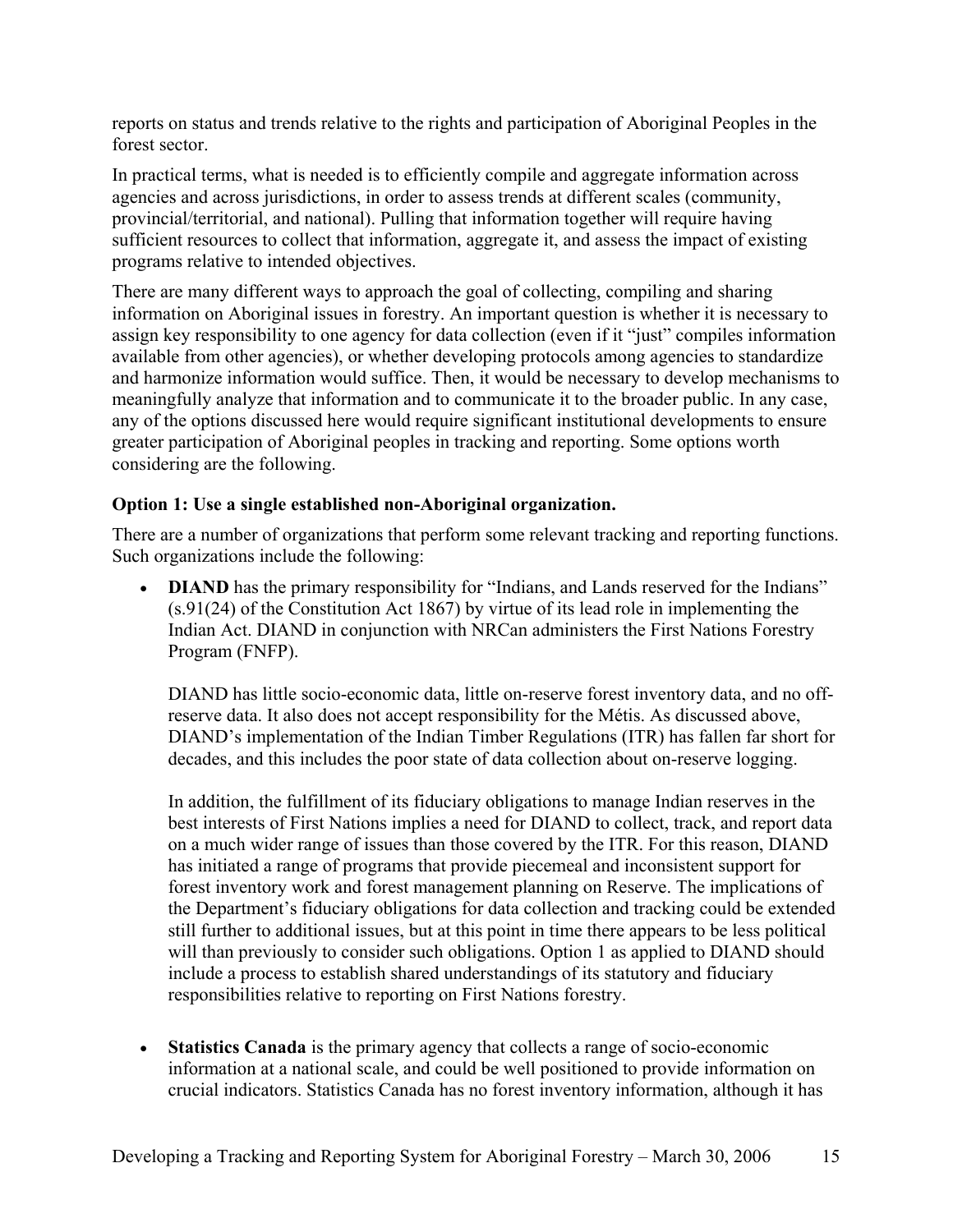important industry related indicators (generally not singled out in public reports). Much of Statistics Canada's data is broken down by different Aboriginal groups (First Nations, Métis, Inuit, non-status, origin-based, identity-based).

• **The National Forest Inventory (NFI)** compiles and reports on important forest-based information (forest inventories, land classification, timber supply analysis, roads, provincial boundaries, wildlife habitat distribution, and land base ownership). This information cuts across the on-reserve/off-reserve divide, but it is limited by the paucity of data that DIAND has for reserves. Most NFI information is spatially explicit. NFI does not collect any socio-economic data. The NFI contributes to the National Forest Database Program and the National Forest Information System. These two programs compile and aggregate information from other government agencies.

Given current mandates and structures, no single organization in this list can currently address the full range of issues. If a single non-Aboriginal organization were to be relied upon, then considerable work needs to be done to expand and revise their systems. Otherwise, multi-agency collaboration would be necessary. It is interesting to note that Statistics Canada is probably the best positioned to lead such developments, as it is the agency whose key expertise is socioeconomic tracking and reporting.

One caution with this approach is that Aboriginal interests may meet considerable conflict with the entrenched organizational interests of any of the above organizations. Significant work in this area would likely be required.

### **Option 2: Use a single established Aboriginal organization.**

There are two existing Aboriginal organizations that have been created for, or that have experience in, collecting data and tracking and reporting on forestry issues.

- The First Nations Statistical Institute (FNSI) could be well positioned to collect information as well as develop capacity in organization. It correlates well with other objectives like including Aboriginal organizations in the design and development of data collection, tracking and reporting systems. The organization is recently created, so a track record is lacking at present. However, the FNSI also is able to draw upon the support of Statistics Canada to build capacity and achieve its goals.
- NAFA could also be well positioned to do this, having worked for over 15 years to compile and interpret data on Aboriginal forestry at the national level. Its participation in the collection of information and policy-related initiatives, as well as its leading role in the National Forest Strategy, also position the organization as able to link tracking and reporting to policy and institutional development.

It should be noted that neither of these organizations have a mandate to champion Métis needs and interests. Existing national political bodies may be a suitable choice, although, as with almost any option, political considerations would need to be addressed first.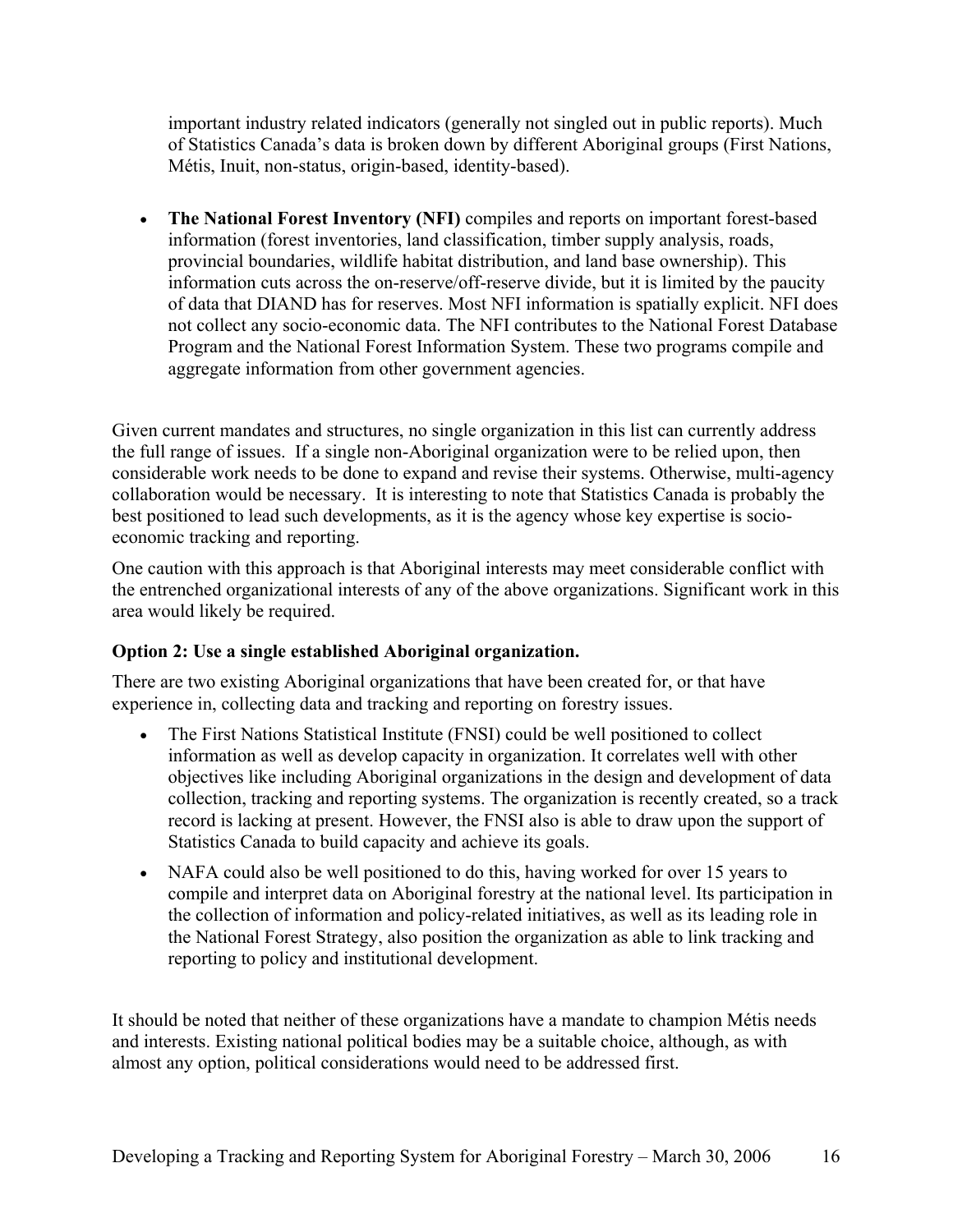In any case, capacity would need to be built in either organization to be able to lead the data collection effort and facilitate partnerships and collaboration with other organizations and Aboriginal communities. Resources would need to be allocated to ensure this capacity building effort, and there needs to be a sense that this is a priority effort that is well-funded and stable. Long-term commitment of resources is crucial, because there needs to be a baseline developed and measured repeatedly over time in order to track progress. The creation of an Aboriginal Criterion would also help to entrench the importance of this effort.

Having an Aboriginal organization play a leadership role could, over time, increase the level of comfort and trust from Aboriginal communities – a challenge that, as discussed above, has resulted in data quality problems for a range of existing efforts. It is equally important to build capacity at the community level, so that community members are involved in developing and implementing a tracking and reporting system. In such a scenario, there would be feedback directly from communities on the effectiveness of policies, programs and projects, and the status of communities.

#### **Option 3: Coordinate the various existing initiatives**

This option aims at linking current expertise and capacity from different organizations and agencies to share and aggregate data related to Aboriginal issues in forestry. The agencies involved would have to develop protocols for harmonizing and sharing data in a fashion that might bear some resemblance to initiatives like the NFI. To a certain degree, this option is appealing because it would pull together existing expertise in different agencies. However, the ability of these agencies to work together would depend on maintaining the priority of this initiative and commensurate funding support.

The key question for this option is: Once the information is collected and compiled, how and by whom it will be analyzed and reported on? The Steering Committee of the National Forest Information System could be in a good position to direct a multi-agency effort in pulling all the information together. As in all options, the participation of Aboriginal organizations for the purposes described above would be critical.

#### **Option 4: Create a new organization**

Another approach is to create a new organization responsible for collecting, tracking and reporting on all information related to Aboriginal Forestry. This organization would need to include Aboriginal leadership as well as non-Aboriginal governments. In this way, the organization would be able to work with government agencies and Aboriginal communities and organizations to design useful indicators, establish a baseline, and measure progress. Stable funding would also be needed to conduct its research, to increase its own capacity over time and the interest in and capacity to gather, track and report on useful indicators at the community level.

Starting afresh has its advantages, providing a new look at strategic options and the ability to tailor the program to the key objectives. If a new, dedicated organization were established to track and report on Aboriginal forestry, we would also have some assurance that the priority on the task would not be lost. This new organization could also serve as a champion for a new Aboriginal Criterion, as discussed above.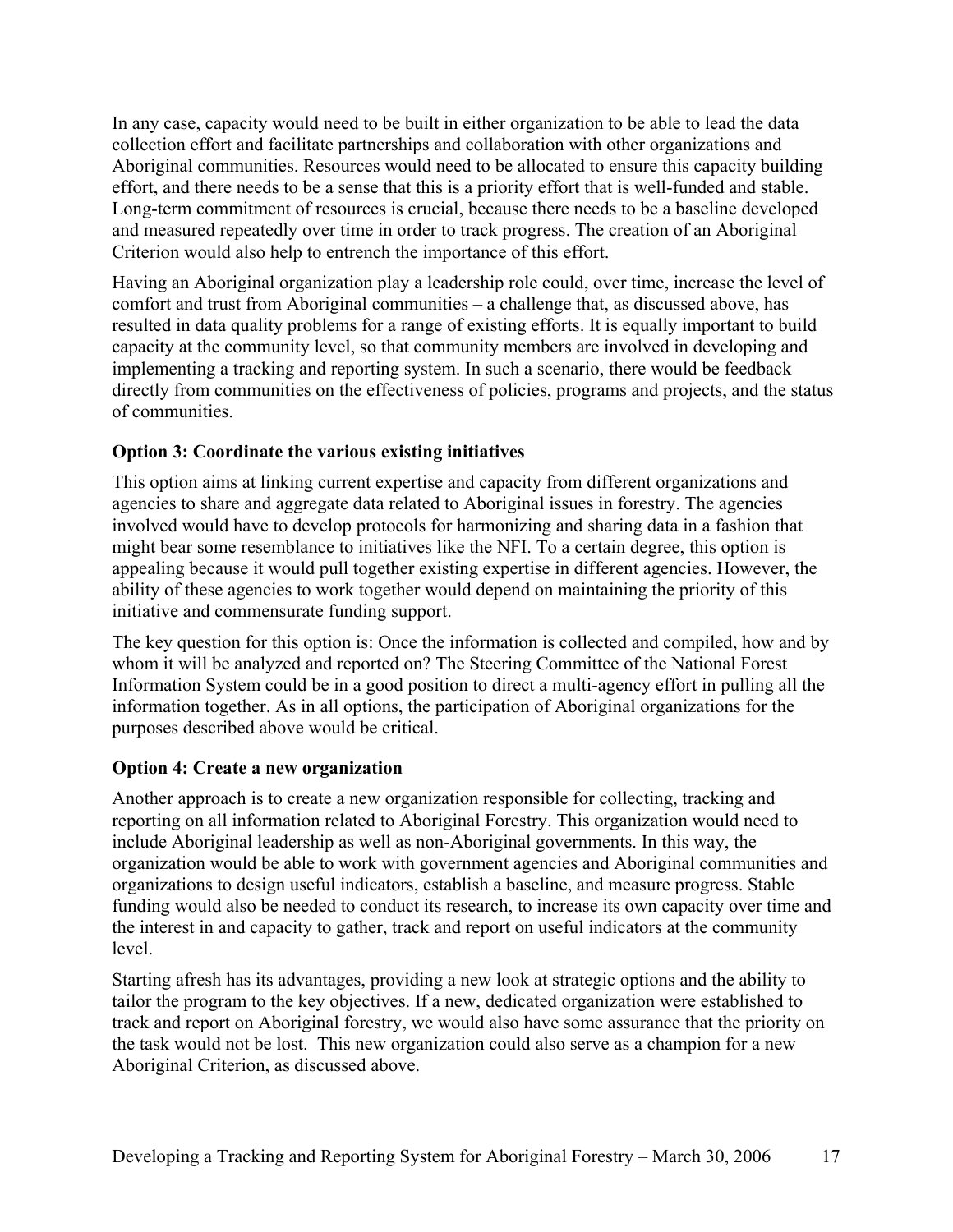This option also has its challenges, as staff would need to be recruited, and relationships with other agencies and organizations built from scratch. New long-term funding would also be required. Furthermore, the number of existing programs already dedicated to data collection and reporting would potentially create confusion and diluted focus. Getting a new organization underway would also certainly take time. With the recent establishment of the First Nations Statistical Institute, this is a questionable option.

| <b>Option</b>                               | <b>Potential advantages</b>                                                                                                                                                                                                                 | <b>Potential</b><br>disadvantages                                                                                                                                                                                                                           | <b>Potential short-term steps</b>                                                                                                                                                                                     |
|---------------------------------------------|---------------------------------------------------------------------------------------------------------------------------------------------------------------------------------------------------------------------------------------------|-------------------------------------------------------------------------------------------------------------------------------------------------------------------------------------------------------------------------------------------------------------|-----------------------------------------------------------------------------------------------------------------------------------------------------------------------------------------------------------------------|
| Existing non-<br>Aboriginal<br>organization | More cost-effective and could<br>be operational in a relatively<br>short time.<br>Organizations already have<br>some in-house data,<br>infrastructure.                                                                                      | Aboriginal interests may<br>conflict with entrenched<br>organizational interests.<br>DIAND does not support<br>the Métis.<br>No single organization<br>has all needed in-house<br>expertise and<br>infrastructure.                                          | Approach Statistics Canada as the<br>organization with the best<br>combination of expertise,<br>infrastructure, and lack of<br>entrenched interests.<br>Explore funding partnerships with<br>DIAND, NFI, and others.  |
| Existing<br>Aboriginal<br>organization      | Strong Aboriginal leadership.<br>Greater likelihood of trust from<br>Aboriginal communities and<br>organizations.<br>More cost-effective and could<br>be operational in a relatively<br>short time.                                         | Potentially large capacity<br>building requirement.<br><b>First Nations Statistics is</b><br>new and has no track<br>record to date.<br>Lacking a Métis<br>organization.                                                                                    | Facilitate discussions between<br>Aboriginal organizations, including<br>Métis groups, and non-Aboriginal<br>organizations with existing<br>capacity.<br>Explore funding partnerships with<br>DIAND, NFI, and others. |
| Coordinate<br>existing work                 | May be most cost-effective.<br>Could benefit from existing<br>expertise in the various<br>agencies/organizations.<br>Collectively these<br>agencies/organizations could<br>cover the broad range of issues<br>affecting Aboriginal Peoples. | There is potential for<br>conflict among the<br>agencies due to<br>entrenched interests and<br>"turf defense".<br>Potential conflict of<br>interest - program<br>deliverers also<br>performing data<br>collection and analysis.<br>Existing work is sparse. | Build on the lessons and<br>relationships of existing criteria and<br>indicators frameworks.<br>Explore the potential to expand<br>existing efforts to include a distinct<br>Aboriginal Criterion.                    |
| New<br>organization                         | Fresh start with focused<br>mandate. Can include<br>Aboriginal leadership from the<br>start.<br>Arms length from<br>agencies/organizations<br>delivering programs.<br>Less risk of losing focus.                                            | Likely to be more costly<br>and time-consuming.<br>Risk of competitive<br>dynamics with other<br>organizations.<br>High capacity building<br>requirement.                                                                                                   | Explore requirements of such an<br>organization.                                                                                                                                                                      |

**Table 1. Options Summary**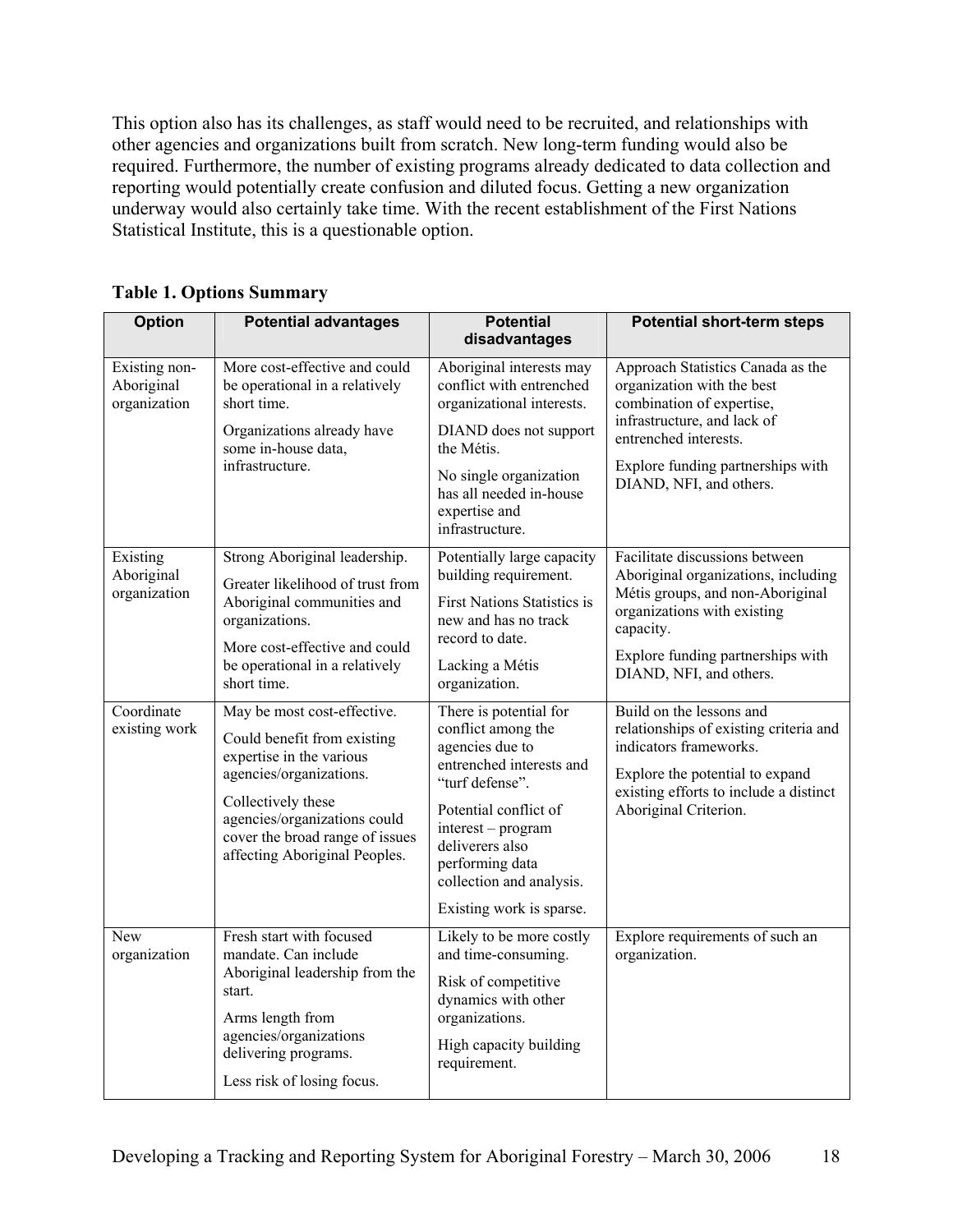### **Aboriginal Participation**

Any of the potential configurations described above must have the participation of Aboriginal organizations in a leadership role. This is imperative for designing relevant indicators and measuring the impacts of policies on Aboriginal communities across the country. It needs to be a well-resourced effort in order to attract and support the involvement of Aboriginal communities. There also needs to be an effort to raise awareness and trust in the Aboriginal communities and organizations about the importance of tracking and reporting, as a way of encouraging their participation and taking responsibility for making such an initiative successful. Existing organizations mentioned above could play a role in this awareness-raising – particularly the Aboriginal organizations. This includes Métis communities and organizations.

Unless Aboriginal organizations and communities have some level of ownership over the type of information to be gathered, the analysis and interpretation of raw data and the communication of such information would continue to be unreliable. By necessity, unless there is a concerted effort in collecting data, it will be impossible to track progress on the issues critical to Aboriginal communities and organizations involved in the forest sector.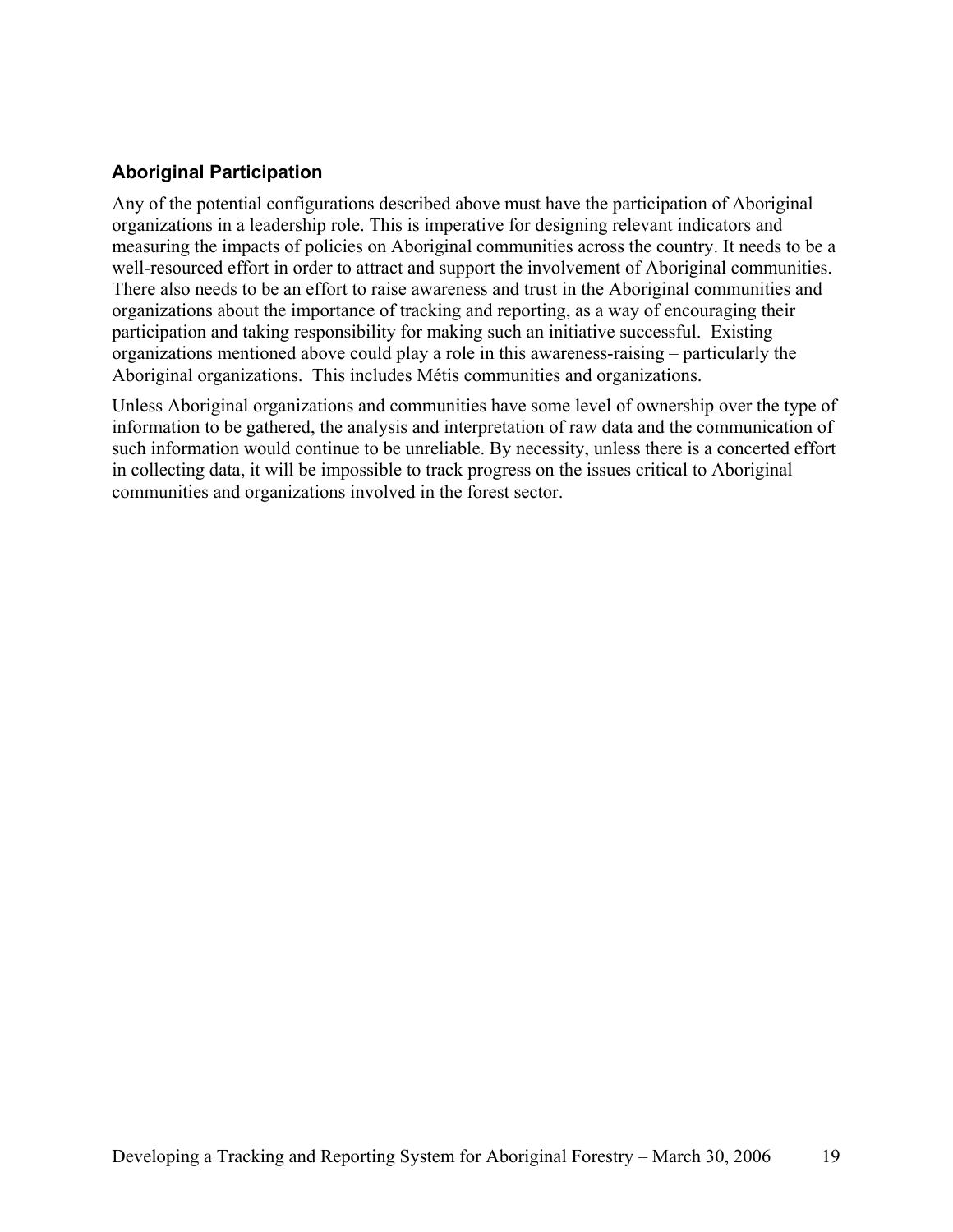# **CONCLUSION**

A data collection, tracking and reporting system can only be successful if the effort is supported with a strong and clear mandate and stable budget, giving it a high priority. These pieces need to be put in place in order to address the key requirements identified in this paper:

- Establishing a relevant criterion and indicators framework.
- Developing institutional arrangements to compile and aggregate the information.
- Ensuring that Aboriginal organizations and communities are an integral part of the effort.

Of the options considered in Section 4 and Table 1, all have potential advantages and disadvantages. The key advantage of using existing organizations lies in the potential costeffectiveness and in the fact that they already have some expertise in their respective fields. It would probably be easier and less expensive to expand that expertise than to establish an entirely new organization, with the requisite long-term funding and time to build its own capacity.

Some organizations already compile some information, but have little capacity, incomplete indicators, and potentially obstructive entrenched interests. In addition, many existing organizations are unable to effectively address the needs of the Métis and non-status Indians. On the other hand, Statistics Canada has as its core business data collection, tracking, and reporting, which makes it a potentially appealing choice. In addition, it is a relatively independent agency from the forest- and Aboriginal-related policy-making agencies. In this way, problems with entrenched organizational interests might be largely avoided. However, Statistics Canada has little forest-specific data or expertise at this time. The National Forest Information System might also be an interesting choice if appropriate indicators are developed under that framework – but the capacity in that organization is much less. Existing Aboriginal organizations must be engaged fully in exploring any of the options.

Regardless of the option to be pursued, one requirement is to develop an Aboriginal Criterion and associated indicators that are credible and meaningful to Aboriginal communities themselves. In addition to initiating discussions with potential sponsors and partners in a future Aboriginal forestry tracking and reporting system, developing and testing a criterion and indicators is a short-term step that could be begun immediately. In fact, through the National Forest Strategy, NAFA and partners such as provincial departments and academics have been engaged in exactly this kind of effort.

Establishing a tracking and reporting system for the rights and participation of Aboriginal Peoples in the forest sector is a long-term commitment, and as such it will require time and much effort to develop. The importance of collecting data for tracking and reporting on progress needs to have a high priority, and this priority needs to be entrenched in institutional arrangements to address that priority. Aboriginal communities will perceive this effort as successful when policies and programs aiming at improving/increasing their participation in the forest sector have a positive impact. They will trust the information system when the reporting correlates well with the actual situation in the Aboriginal communities.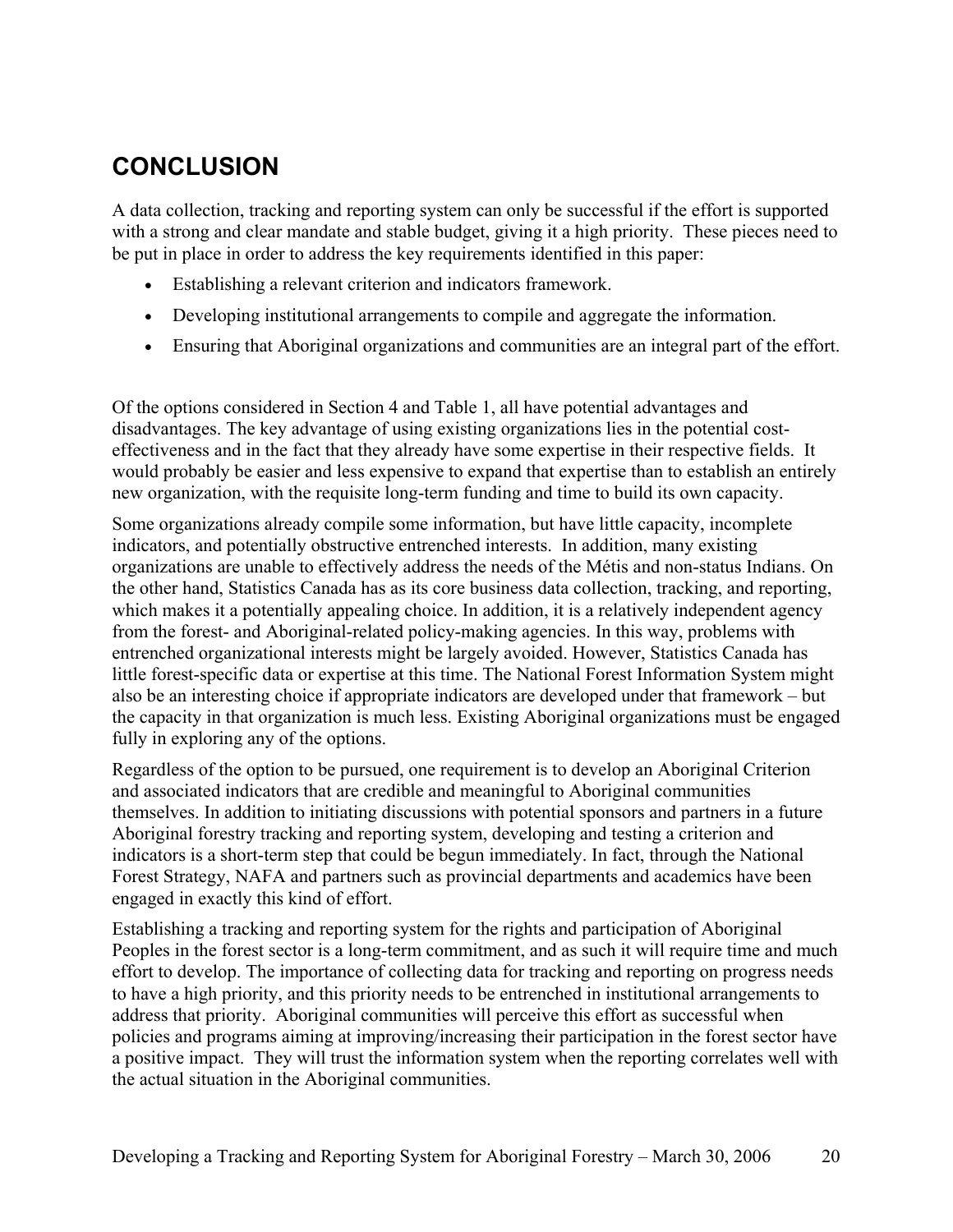## **APPENDIX 1: CRITERIA AND INDICATORS INITIATIVES**

### **The Canadian Council of Forest Ministers Criteria and Indicators (CCFM 2003)**

Element 6.1 Aboriginal and Treaty Rights has two indicators:

6.1.1 Extent of consultation with Aboriginals in forest management planning and in the development of policies and legislation related to forest management. (Core Indicator)

6.1.2 Area of forest land owned by Aboriginal peoples. (Core Indicator)

Element 6.2 Aboriginal Traditional Land Use and Forest Based Ecological Knowledge has only one indicator:

6.2.1 Area of forested Crown land with traditional land use studies. (Core Indicator)

| Element 1:                            | Indicator 1.1:                                                                                                                                                                                                                                                   |
|---------------------------------------|------------------------------------------------------------------------------------------------------------------------------------------------------------------------------------------------------------------------------------------------------------------|
| Coexistence                           | Degree of policy coverage of key issues related to coexistence and                                                                                                                                                                                               |
| Accommodation of                      | accommodation of Aboriginal and treaty rights in the context of                                                                                                                                                                                                  |
| Aboriginal and treaty                 | forests and forest management. (Core)                                                                                                                                                                                                                            |
| rights.                               | Indicator 1.2:                                                                                                                                                                                                                                                   |
|                                       | Degree of Aboriginal involvement in forest policy development.<br>(Supporting)                                                                                                                                                                                   |
|                                       | Indicator 1.3:<br>Quality of policy as indicated by the number of administrative,<br>political and legal challenges launched by Aboriginal and/or non-<br>Aboriginal interests regarding rights-related forest policy and<br>forest management practices. (Core) |
| Element 2:                            | Indicator 2.1:                                                                                                                                                                                                                                                   |
| Sustainable Aboriginal<br>communities | Indicators to address social, political, cultural/spiritual, and<br>economic dimensions of Aboriginal community life. (Core — to<br>be developed)                                                                                                                |
|                                       | Indicator 2.2:<br>Return of forestry revenues to Aboriginal communities through<br>royalty transfer and participation in forest-based economic<br>activity. (Supporting)                                                                                         |

#### **Draft Aboriginal Criterion for Sustainable Forest Management (Brubacher 2005)**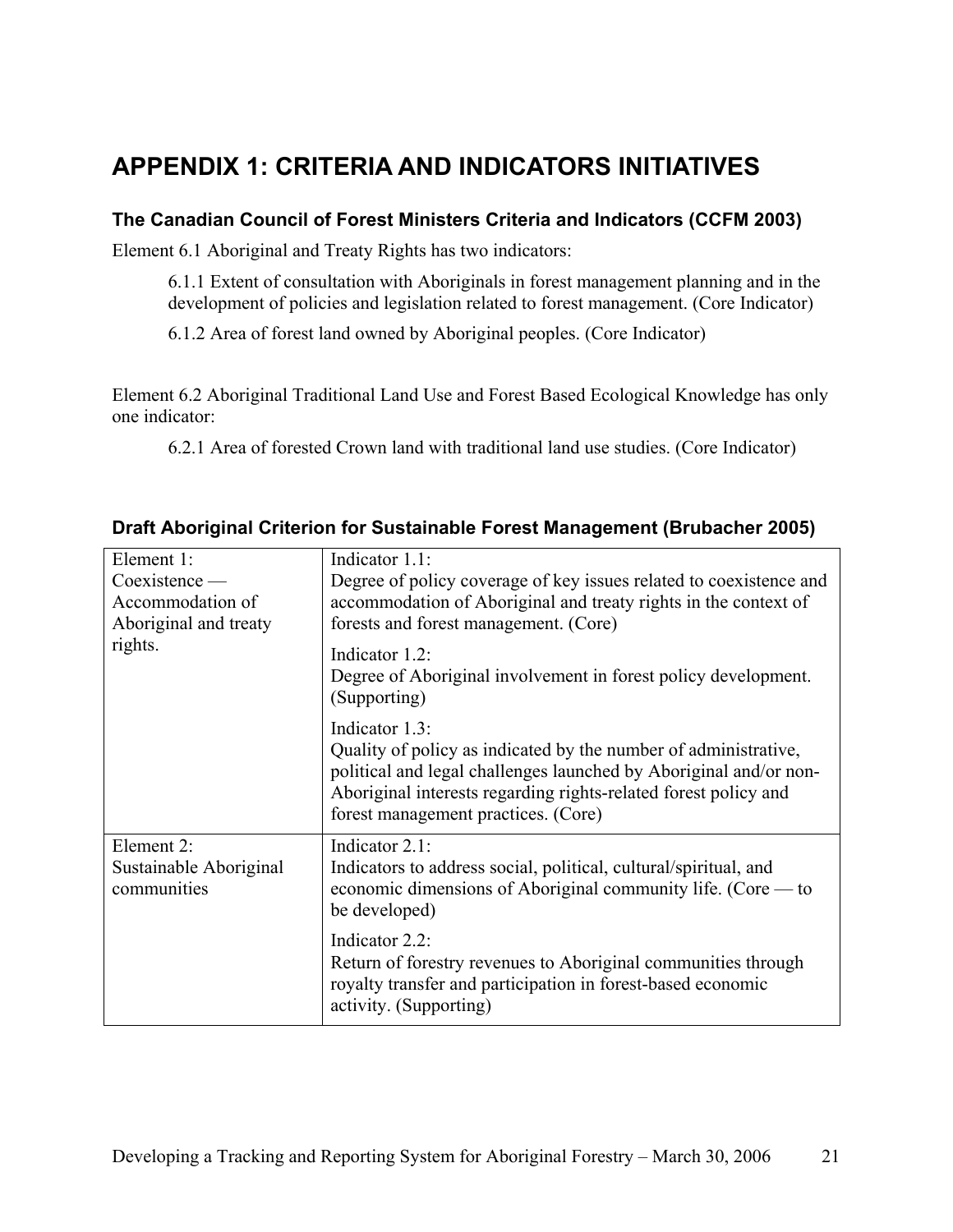| Element 3:<br>Aboriginal forest-based<br>knowledge and traditional<br>land use.                         | Indicator 3.1:<br>State-of-Aboriginal forest-based knowledge Index. (Core)<br>Indicator 3.2:<br>Breadth (percentage of population) and intensity (amount of time<br>spent) of participation in traditional forest uses. (Supporting)<br>Indicator 3.3:<br>Number and budgets of programs aimed at passing forest-based<br>knowledge from knowledge-holders to youth. (Supporting) |
|---------------------------------------------------------------------------------------------------------|-----------------------------------------------------------------------------------------------------------------------------------------------------------------------------------------------------------------------------------------------------------------------------------------------------------------------------------------------------------------------------------|
| Element 4:<br>Aboriginal participation in<br>sustainable forest<br>management research and<br>planning. | Indicator 4.1:<br>Extent of mutual learning and consultation with Aboriginal<br>knowledge-holders in forest management planning and in the<br>development of policies and legislation related to forest<br>management. (Core)                                                                                                                                                     |
|                                                                                                         | Indicator 4.2:<br>Number and quality of cooperative management agreements<br>between Crown and Aboriginal peoples. (Core)                                                                                                                                                                                                                                                         |
|                                                                                                         | Indicator 4.3<br>Degree of Aboriginal involvement in developing forest<br>management prescriptions to protect Aboriginal values.<br>(Supporting)                                                                                                                                                                                                                                  |
|                                                                                                         | Indicator 4.4<br>Area of forest tenure managed by Aboriginal peoples.<br>(Supporting)                                                                                                                                                                                                                                                                                             |
|                                                                                                         | Indicator 4.5<br>Number of Aboriginal people trained and employed in the forest<br>sector. (Supporting)                                                                                                                                                                                                                                                                           |

### **Forest Stewardship Council Principle 3 (FSC 2000)**

#### **Principle #3: Indigenous peoples' rights**

The legal and customary rights of indigenous peoples to own, use and manage their lands, territories, and resources shall be recognized and respected.

3.1 Indigenous peoples shall control forest management on their lands and territories unless they delegate control with free and informed consent to other agencies.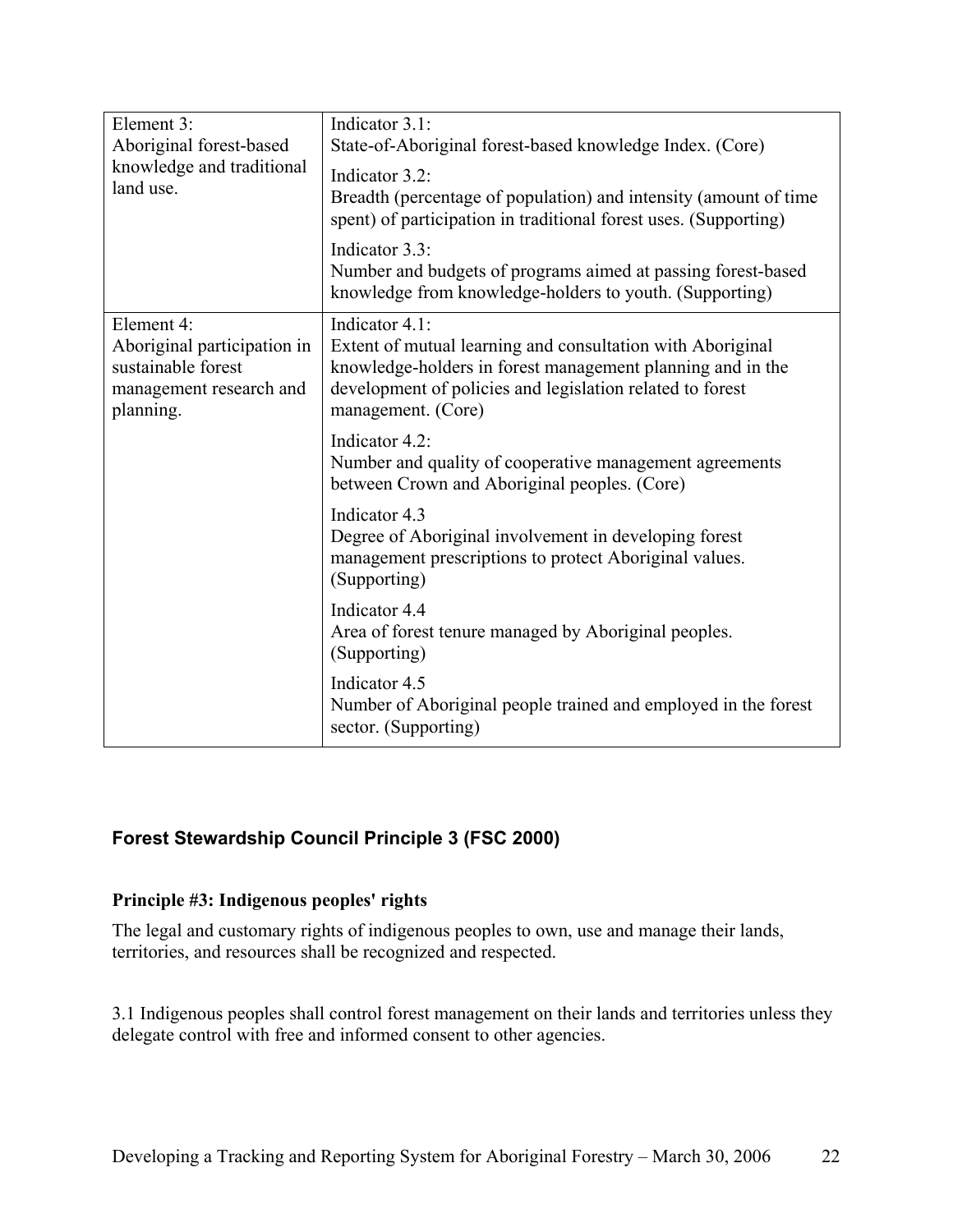3.2 Forest management shall not threaten or diminish, either directly or indirectly, the resources or tenure rights of indigenous peoples.

3.3 Sites of special cultural, ecological, economic or religious significance to indigenous peoples shall be clearly identified in cooperation with such peoples, and recognized and protected by forest managers.

3.4 Indigenous peoples shall be compensated for the application of their traditional knowledge regarding the use of forest species or management systems in forest operations. This compensation shall be formally agreed upon with their free and informed consent before forest operations commence.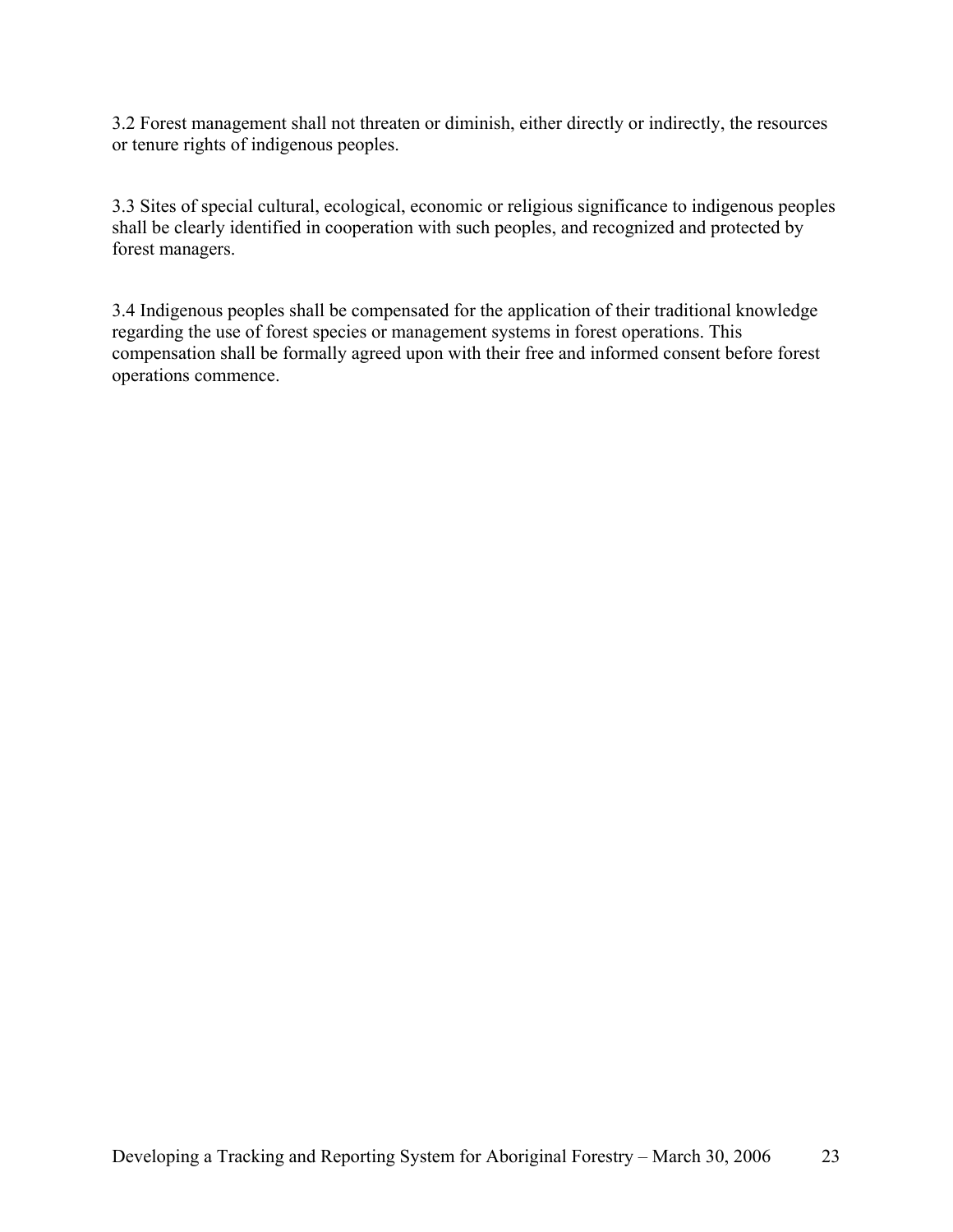### **REFERENCES**

- Aboriginal Business Canada (ABC). 2007. [Online: http://strategis.ic.gc.ca/epic/site/abceac.nsf/en/h\_ab00070e.html; accessed March 11, 2007.]
- Aboriginal Human Resources Development Strategy. 2005. [Online: http://srv119.services.gc.ca/AHRDSInternet/general/public/thestrategy/thestrategy\_e.asp; accessed February 19, 2007.]
- Auditor General of Canada. 1992. Report of the Auditor General of Canada, Ch. 15: Department of Indian Affairs and Northern Development – Indian forest management – The Manitoba Northern Flood Agreement. Ottawa: Minister of Supply and Services Canada.
- Brubacher, D. 2005. An Aboriginal Criterion with indicators for sustainable forest management. Consultation paper. March 15, 2005. Ottawa: National Aboriginal Forestry Association.
- Brubacher, D., J.P. Gladu, and H. Bombay. 2002. First Nations governance and forest management: A discussion paper. March 2002. Ottawa: National Aboriginal Forestry Association.
- Canadian Council of Forest Ministers (CCFM). 2003. Defining sustainable forest management in Canada: Criteria and indicators. Ottawa: Canadian Council of Forest Ministers.
- Canadian Council of Forest Ministers. 2004 National Forest Information System: An Overview. May 2004. Ottawa.
- Canadian Council of Forest Ministers. 2006. *Criteria and Indicators for Sustainable Forest Management in Canada: National Status 2005*. Ottawa: Canadian Forest Services .
- Canadian Standards Association. 2003. CAN/CSA Z809-02: Sustainable Forest Management Requirements and Guidance, A National Standard of Canada. May 2003.
- Dudley, P. (Statistics Canada). 2007. Personal communication. March 9, 2007.
- First Nations Forestry Program (FNFP). 2004. Annual Report, 2002-2003. Ottawa: FNFP.
- First Nations Forestry Program (FNFP). 2005. Manual of Standards and Procedures. October, 2005.
- Forest Stewardship Council. 2000. Principles and Criteria for Forest Stewardship. February 2000 revision.
- Graham, J. 2006. Accountability in a federal state: Challenges and prospects for Canada. Ottawa: Institute on Governance.
- National Aboriginal Forestry Association (NAFA). 2003. *Aboriginal-held Forest Tenures in Canada, 2002-2003*. Ottawa: NAFA.
- National Aboriginal Forestry Association (NAFA). 2007. *First Nations-held Forest Tenures in Canada, 2006*. Ottawa: NAFA.

National Forest Database Program (NFDP). 2007. [Online: http://nfdp.ccfm.org/compendium/index\_e.php; accessed March 9, 2007.]